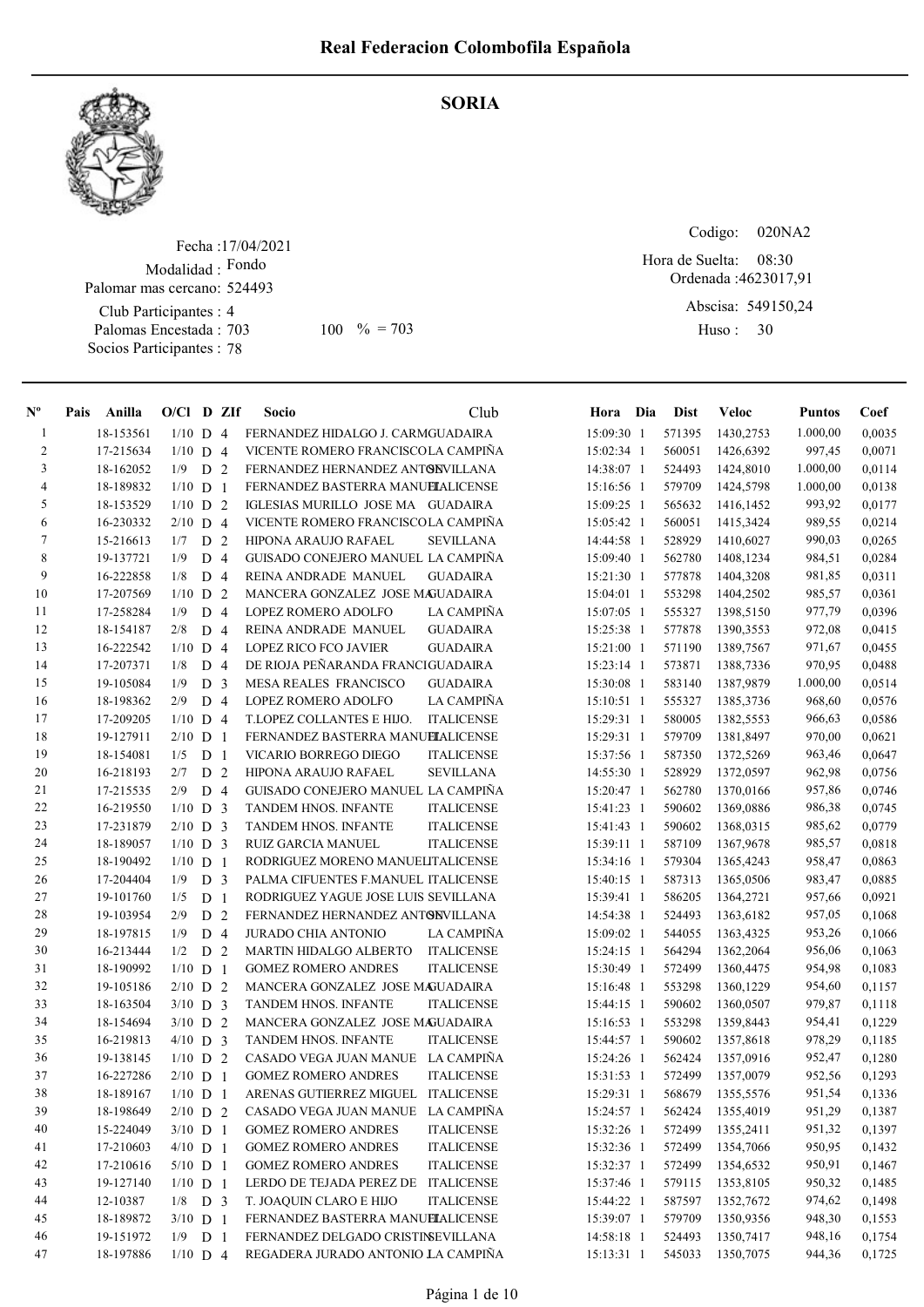|                           |      | SORIA 020NA212 17/04/2021 |                   |                                  |                |                                                                                         |                          |                  |                         |                  |                  |
|---------------------------|------|---------------------------|-------------------|----------------------------------|----------------|-----------------------------------------------------------------------------------------|--------------------------|------------------|-------------------------|------------------|------------------|
| $\mathbf{N}^{\mathbf{o}}$ | Pais | Anilla                    | $O/CI$ D ZIf      |                                  |                | Socio<br>Club                                                                           | Hora Dia                 | <b>Dist</b>      | <b>Veloc</b>            | <b>Puntos</b>    | Coef             |
| 48                        |      | 17-215681                 | $3/10$ D 4        |                                  |                | VICENTE ROMERO FRANCISCOLA CAMPIÑA                                                      | 15:24:39 1               | 560051           | 1350,6596               | 944,33           | 0,1714           |
| 49                        |      | 18-197821                 | 2/9               | D <sub>4</sub>                   |                | LA CAMPIÑA<br>JURADO CHIA ANTONIO                                                       | 15:12:50 1               | 544055           | 1350,5710               | 944,27           | 0,1801           |
| 50                        |      | 18-190592                 | 1/8               | D <sub>1</sub>                   |                | RODRIGUEZ CAMPANO J. ANTOTALICENSE                                                      | 15:38:00 1               | 578036           | 1350,5514               | 948,03           | 0,1730           |
| 51                        |      | 16-230250                 | 3/9               | D <sub>4</sub>                   |                | GUISADO CONEJERO MANUEL LA CAMPIÑA                                                      | 15:26:51 1               | 562780           | 1350,0780               | 943,92           | 0,1812           |
| 52                        |      | 19-127277                 | 1/8               | D <sub>1</sub>                   |                | LOPEZ PELICANO JOSEMIGUEL ITALICENSE                                                    | 15:34:05 1               | 571686           | 1348,0511               | 946,27           | 0,1819           |
| 53                        |      | 18-189831                 | $4/10$ D 1        |                                  |                | FERNANDEZ BASTERRA MANUELALICENSE                                                       | 15:40:14 1               | 579709           | 1347,4293               | 945,84           | 0,1829           |
| 54                        |      | 18-190363                 | 1/9               | D <sub>4</sub>                   |                | DOMINGUEZ JIMENEZ JUAN PEITALICENSE                                                     | 15:40:23 1               | 579899           | 1347,4012               | 942,05           | 0,1862           |
| 55                        |      | 19-129262                 | 1/9               | D <sub>3</sub>                   |                | INFANTE VAZQUEZ AMPARO ITALICENSE                                                       | 15:47:25 1               | 589213           | 1347,0291               | 970,49           | 0,1867           |
| 56                        |      | 19-127245                 | $1/10$ D 1        |                                  |                | LOPEZ ORTIZ MIGUEL<br><b>ITALICENSE</b>                                                 | 15:34:47 1               | 572157           | 1346,9384               | 945,49           | 0,1958           |
| 57                        |      | 18-189811                 | $5/10$ D 1        |                                  |                | FERNANDEZ BASTERRA MANUELALICENSE                                                       | 15:40:25 1               | 579709           | 1346,8554               | 945,44           | 0,1967           |
| 58                        |      | 17-209197                 | $2/10$ D 1        |                                  |                | LOPEZ ORTIZ MIGUEL<br><b>ITALICENSE</b>                                                 | 15:35:03 1               | 572157           | 1346,0934               | 944,90           | 0,2027           |
| 59                        |      | 17-263757                 | 1/8               | D <sub>3</sub>                   |                | STRUNGA COSMIN Y GEORGE ITALICENSE                                                      | 15:53:15 1               | 596380           | 1345,4710               | 969,36           | 0,1979           |
| 60<br>61                  |      | 18-198360<br>19-129455    | 3/9<br>1/7        | D <sub>4</sub><br>D <sub>3</sub> |                | LA CAMPIÑA<br>LOPEZ ROMERO ADOLFO<br><b>ITALICENSE</b><br><b>INFANTE MARQUEZ MIGUEL</b> | 15:22:46 1<br>15:48:14 1 | 555327<br>589213 | 1345, 3775<br>1344,5189 | 940,64<br>968,68 | 0,2161<br>0,2071 |
| 62                        |      | 18-162808                 | 1/7               | D <sub>3</sub>                   |                | CAMBIL RODRIGUEZ CURRO<br><b>ITALICENSE</b>                                             | 15:45:35 1               | 585446           | 1344,0505               | 968,34           | 0,2118           |
| 63                        |      | 19-127128                 | $2/10$ D 1        |                                  |                | LERDO DE TEJADA PEREZ DE ITALICENSE                                                     | 15:41:06 1               | 579115           | 1343,3426               | 942,97           | 0,2176           |
| 64                        |      | 15-220232                 | 2/8               | D <sub>3</sub>                   |                | <b>ITALICENSE</b><br>T. JOAQUIN CLARO E HIJO                                            | 15:47:36 1               | 587597           | 1342,7719               | 967,42           | 0,2178           |
| 65                        |      | 17-208288                 | 1/6               | D <sub>2</sub>                   |                | CARRANZA ARTEAGA FRANCISUADAIRA                                                         | 15:37:15 1               | 573519           | 1342,3499               | 942,13           | 0,2267           |
| 66                        |      | 17-263729                 | 2/8               | D <sub>3</sub>                   |                | STRUNGA COSMIN Y GEORGE ITALICENSE                                                      | 15:54:24 1               | 596380           | 1341,9892               | 966,85           | 0,2213           |
| 67                        |      | 18-197931                 | $2/10$ D 4        |                                  |                | REGADERA JURADO ANTONIO LA CAMPIÑA                                                      | 15:16:38 1               | 545033           | 1340,3549               | 937,13           | 0,2459           |
| 68                        |      | 18-162788                 | 2/7               | D <sub>3</sub>                   |                | CAMBIL RODRIGUEZ CURRO<br><b>ITALICENSE</b>                                             | 15:47:20 1               | 585446           | 1338,6723               | 964,46           | 0,2323           |
| 69                        |      | 19-105101                 | 2/9               | D <sub>3</sub>                   |                | MESA REALES FRANCISCO<br><b>GUADAIRA</b>                                                | 15:45:44 1               | 583140           | 1338,2956               | 964,19           | 0,2366           |
| 70                        |      | 19-35850                  | 2/8               | D <sub>4</sub>                   |                | DE RIOJA PEÑARANDA FRANCIGUADAIRA                                                       | 15:39:11 1               | 573871           | 1337,1232               | 934,87           | 0,2440           |
| 71                        |      | 18-190519                 | $2/10$ D 1        |                                  |                | RODRIGUEZ MORENO MANUELITALICENSE                                                       | 15:43:58 1               | 579304           | 1334,9044               | 937,05           | 0,2451           |
| 72                        |      | 18-198317                 | 4/9               | D <sub>4</sub>                   |                | LA CAMPIÑA<br>LOPEZ ROMERO ADOLFO                                                       | 15:26:01 1               | 555327           | 1334,8672               | 933,29           | 0,2593           |
| 73                        |      | 16-219317                 | 2/7               | D <sub>3</sub>                   |                | <b>ITALICENSE</b><br><b>INFANTE MARQUEZ MIGUEL</b>                                      | 15:51:25 1               | 589213           | 1334,8227               | 961,69           | 0,2478           |
| 74                        |      | 19-102621                 | 3/7               | D <sub>3</sub>                   |                | INFANTE MARQUEZ MIGUEL<br><b>ITALICENSE</b>                                             | 15:51:27 1               | 589213           | 1334,7219               | 961,62           | 0,2512           |
| 75                        |      | 19-129265                 | 4/7               | D <sub>3</sub>                   |                | <b>INFANTE MARQUEZ MIGUEL</b><br><b>ITALICENSE</b>                                      | 15:51:29 1               | 589213           | 1334,6212               | 961,55           | 0,2546           |
| 76                        |      | 20-102589                 | 1/8               | D <sub>1</sub>                   |                | YUPI SOCORRO SANTOS CARMBEVILLANA                                                       | 15:45:57 1               | 581609           | 1334,1186               | 936,49           | 0,2613           |
| 77                        |      | 18-154716                 | $4/10$ D 2        |                                  |                | MANCERA GONZALEZ JOSE MAGUADAIRA                                                        | 15:25:00 1               | 553298           | 1333,2482               | 935,74           | 0,2783           |
| 78                        |      | 17-209709                 | 1/9               | D <sub>1</sub>                   |                | <b>GAMEZ CASTRO M.ANGEL</b><br><b>ITALICENSE</b>                                        | 15:38:58 1               | 571896           | 1333,1945               | 935,85           | 0,2728           |
| 79                        |      | 18-189618                 | 1/8               | D <sub>2</sub>                   |                | FALCON JIMENEZ J. ANTONIO ITALICENSE                                                    | 15:38:24 1               | 570929           | 1332,7007               | 935,35           | 0,2767           |
| 80<br>81                  |      | 17-209025<br>20-102509    | $1/10$ D 1<br>2/8 | D <sub>1</sub>                   |                | T. VITO Y VITILLO GAMEZ<br><b>ITALICENSE</b><br>YUPI SOCORRO SANTOS CARMBEVILLANA       | 15:45:23 1<br>15:47:11 1 | 579487<br>581609 | 1330,9811<br>1330,3549  | 934,29<br>933,85 | 0,2761<br>0,2785 |
| 82                        |      | 16-226674                 | 2/9               | D <sub>1</sub>                   |                | <b>GAMEZ CASTRO M.ANGEL</b><br><b>ITALICENSE</b>                                        | 15:40:05 1               | 571896           | 1329,7330               | 933,42           | 0,2868           |
| 83                        |      | 17-216229                 | 5/9               | D <sub>4</sub>                   |                | LA CAMPIÑA<br>LOPEZ ROMERO ADOLFO                                                       | 15:27:49 1               | 555327           | 1329,1164               | 929,27           | 0,2989           |
| 84                        |      | 18-162409                 | 1/9               | D <sub>2</sub>                   |                | GONZALEZ RECACHA NATALIASEVILLANA                                                       | 15:44:42 1               | 577088           | 1327,5546               | 931,74           | 0,2911           |
| 85                        |      | 16-226512                 | 3/8               | D <sub>3</sub>                   |                | T. JOAQUIN CLARO E HIJO<br><b>ITALICENSE</b>                                            | 15:52:39 1               | 587597           | 1327,4528               | 956,38           | 0,2893           |
| 86                        |      | 19-103259                 | 3/9               | D <sub>2</sub>                   |                | FERNANDEZ HERNANDEZ ANTONVILLANA                                                        | 15:05:18 1               | 524493           | 1326,8227               | 931,23           | 0,3279           |
| 87                        |      | 18-189041                 | $2/10$ D 3        |                                  |                | RUIZ GARCIA MANUEL<br><b>ITALICENSE</b>                                                 | 15:52:35 1               | 587109           | 1326,5502               | 955,73           | 0,2964           |
| 88                        |      | 19-127492                 | $1/10$ D 4        |                                  |                | VEGUILLA DAVALOS AGUSTIN ITALICENSE                                                     | 15:41:02 1               | 571344           | 1325,5216               | 926,75           | 0,3080           |
| 89                        |      | 18-190919                 | 1/5               | D <sub>4</sub>                   |                | DAVALOS LOZANO JOSE<br><b>ITALICENSE</b>                                                | 15:48:19 1               | 580734           | 1324,9188               | 926,33           | 0,3065           |
| 90                        |      | 19-152285                 | 4/9               | D <sub>2</sub>                   |                | FERNANDEZ HERNANDEZ ANTONVILLANA                                                        | 15:05:55 1               | 524493           | 1324,7561               | 929,78           | 0,3432           |
| 91                        |      | 18-154410                 | 1/6               | D <sub>4</sub>                   |                | IGLESIAS CRESPO JOAQUÍN<br><b>GUADAIRA</b>                                              | 15:56:16 1               | 590580           | 1323,3791               | 925,26           | 0,3082           |
| 92                        |      | 18-162466                 | 1/7               | D <sub>3</sub>                   |                | PEÑA CORDERO JONATHAN<br><b>ITALICENSE</b>                                              | 15:55:47 1               | 589576           | 1322,5618               | 952,86           | 0,3121           |
| 93                        |      | 18-189519                 | $1/10$ D 2        |                                  |                | T. HERMANOS DOMINGUEZ<br><b>ITALICENSE</b>                                              | 15:30:58 1               | 556102           | 1321,0120               | 927,15           | 0,3345           |
| 94                        |      | 17-185832                 | 1/9               | D <sub>2</sub>                   |                | LA CAMPIÑA<br>JIMENEZ DIZ JOAQUIN                                                       | 15:27:09 1               | 550668           | 1320,0719               | 926,49           | 0,3414           |
| 95                        |      | 18-189802                 | 6/10              |                                  | $\overline{1}$ | FERNANDEZ BASTERRA MANUELALICENSE                                                       | 15:49:09 1               | 579709           | 1320,0706               | 926,63           | 0,3278           |
| 96<br>97                  |      | 19-138157<br>19-138126    | 2/9<br>3/9        | D <sub>2</sub><br>D <sub>2</sub> |                | JIMENEZ DIZ JOAQUIN<br>LA CAMPIÑA<br>JIMENEZ DIZ JOAQUIN<br>LA CAMPIÑA                  | 15:27:16 1<br>15:27:40 1 | 550668<br>550668 | 1319,7028<br>1318,4389  | 926,23<br>925,34 | 0,3487<br>0,3523 |
| 98                        |      | 19-105506                 | 1/9               | D <sub>4</sub>                   |                | CERQUERA GOMEZ JOSE<br><b>GUADAIRA</b>                                                  | 15:44:13 1               | 572144           | 1317,6463               | 921,25           | 0,3426           |
| 99                        |      | 16-226105                 | $2/10$ D 4        |                                  |                | T.LOPEZ COLLANTES E HIJO.<br><b>ITALICENSE</b>                                          | 15:50:35 1               | 580005           | 1316,4479               | 920,41           | 0,3414           |
| 100                       |      | 18-189638                 | 2/8               | D <sub>2</sub>                   |                | FALCON JIMENEZ J. ANTONIO ITALICENSE                                                    | 15:44:12 1               | 570929           | 1314,8987               | 922,86           | 0,3503           |
| 101                       |      | 18-162537                 | $1/5$ D 2         |                                  |                | <b>SEVILLANA</b><br>AVILA ARREBOLA MANUEL                                               | 15:42:42 1               | 568936           | 1314,8509               | 922,83           | 0,3550           |
| 102                       |      | 18-189522                 | $2/10$ D 2        |                                  |                | T. HERMANOS DOMINGUEZ<br><b>ITALICENSE</b>                                              | 15:33:22 1               | 556102           | 1313,5233               | 921,89           | 0,3668           |
| 103                       |      | 18-189505                 | $3/10$ D 2        |                                  |                | T. HERMANOS DOMINGUEZ<br><b>ITALICENSE</b>                                              | 15:33:31 1               | 556102           | 1313,0581               | 921,57           | 0,3704           |
| 104                       |      | 18-154538                 | $2/9$ D 4         |                                  |                | CERQUERA GOMEZ JOSE<br><b>GUADAIRA</b>                                                  | 15:45:50 1               | 572144           | 1312,7587               | 917,83           | 0,3635           |
| 105                       |      | 12-6461                   | $3/10$ D 2        |                                  |                | CASADO VEGA JUAN MANUE LA CAMPIÑA                                                       | 15:38:57 1               | 562424           | 1311,1645               | 920,24           | 0,3734           |
| 106                       |      | 17-232473                 | $2/10$ D 4        |                                  |                | FERNANDEZ HIDALGO J. CARMGUADAIRA                                                       | 15:45:59 1               | 571395           | 1310,5891               | 916,31           | 0,3710           |
| 107                       |      | 18-162016                 | $3/7$ D 2         |                                  |                | HIPONA ARAUJO RAFAEL<br><b>SEVILLANA</b>                                                | 15:13:36 1               | 528929           | 1310,5278               | 919,79           | 0,4046           |
| $108\,$                   |      | 19-127135                 | $3/10$ D 1        |                                  |                | LERDO DE TEJADA PEREZ DE ITALICENSE                                                     | 15:51:55 1               | 579115           | 1310,4620               | 919,89           | 0,3730           |
| 109                       |      | 18-198142                 | 4/9               | D <sub>2</sub>                   |                | LA CAMPIÑA<br>JIMENEZ DIZ JOAQUIN                                                       | 15:30:14 1               | 550668           | 1310,3863               | 919,69           | 0,3959           |
| 110                       |      | 19-127672                 | $2/5$ D 1         |                                  |                | VICARIO BORREGO DIEGO<br><b>ITALICENSE</b>                                              | 15:58:34 1               | 587350           | 1309,3929               | 919,14           | 0,3746           |
| 111                       |      | 18-190520                 | $3/10$ D 1        |                                  |                | RODRIGUEZ MORENO MANUELITALICENSE                                                       | 15:52:32 1               | 579304           | 1309,0630               | 918,91           | 0,3832           |
| 112                       |      | 16-244782                 | $3/10$ D 4        |                                  |                | FERNANDEZ HIDALGO J. CARMGUADAIRA                                                       | 15:46:47 1               | 571395           | 1308,1887               | 914,64           | 0,3920           |
| 113                       |      | 18-183356                 | $1/10$ D 1        |                                  |                | FERNANDEZ CALVO J. CARLOSGUADAIRA                                                       | 15:57:44 1               | 585699           | 1308,1425               | 918,26           | 0,3859           |
| 114                       |      | 17-209228                 | $3/10$ D 4        |                                  |                | T.LOPEZ COLLANTES E HIJO. ITALICENSE                                                    | 15:53:38 1               | 580005           | 1307,3972               | 914,08           | 0,3931           |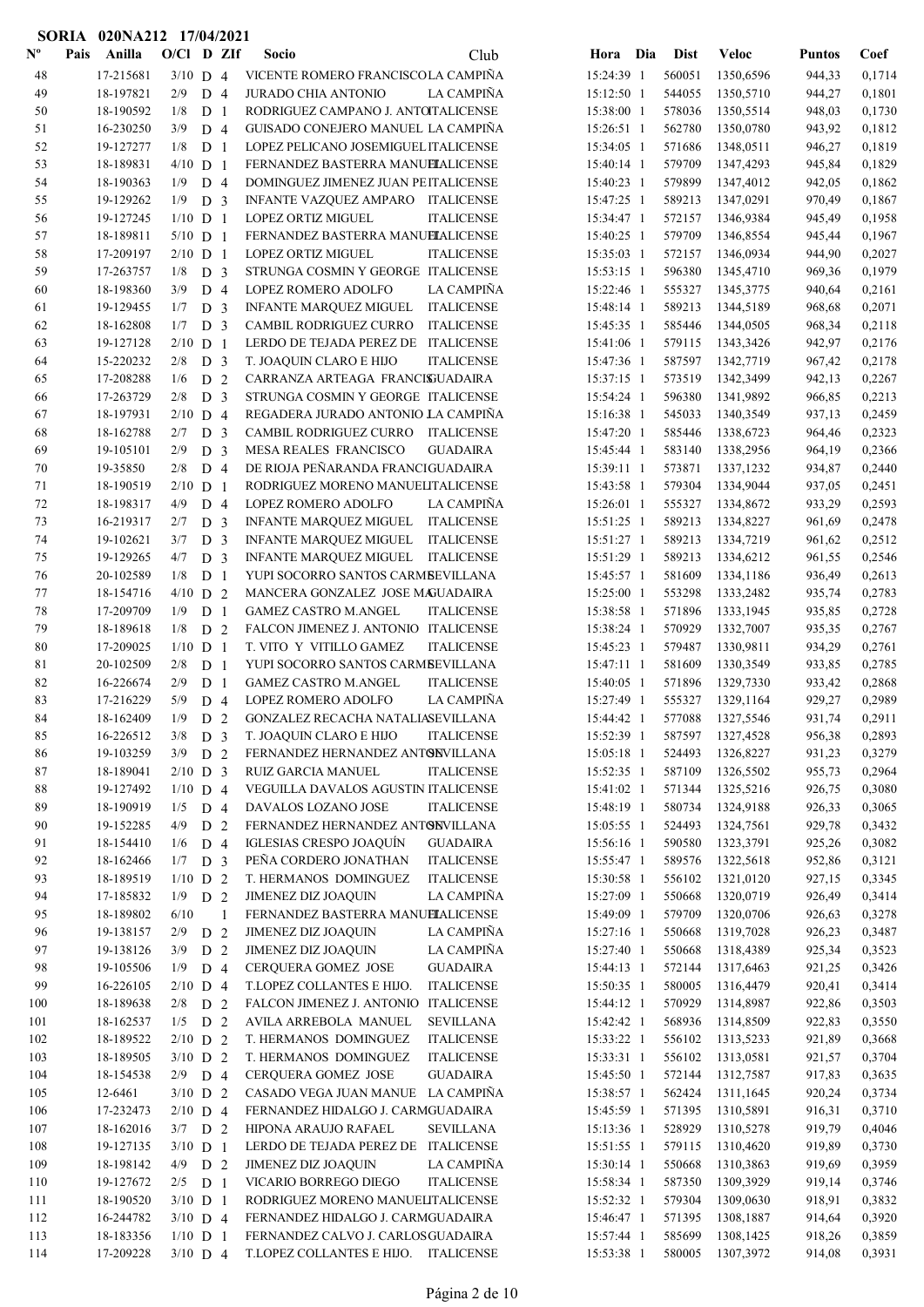|                           | <b>SORIA</b> | 020NA212 17/04/2021    |                   |                |                |                                                        |                          |     |                  |                        |                  |                  |
|---------------------------|--------------|------------------------|-------------------|----------------|----------------|--------------------------------------------------------|--------------------------|-----|------------------|------------------------|------------------|------------------|
| $\mathbf{N}^{\mathbf{o}}$ | Pais         | Anilla                 | $O/C1$ D ZIf      |                |                | Socio<br>Club                                          | Hora                     | Dia | <b>Dist</b>      | <b>Veloc</b>           | <b>Puntos</b>    | Coef             |
| 115                       |              | 17-255222              | $2/9$ D 2         |                |                | GONZALEZ RECACHA NATALIASEVILLANA                      | 15:51:30 1               |     | 577088           | 1307,1076              | 917,39           | 0,3986           |
| 116                       |              | 15-240084              | $1/10$ D 3        |                |                | JAMARDO SANCHEZ MANUEL ITALICENSE                      | 15:58:57 1               |     | 586824           | 1307,1032              | 941,72           | 0,3953           |
| 117                       |              | 15-229475              | $4/10$ D 1        |                |                | RODRIGUEZ MORENO MANUELITALICENSE                      | 15:53:26 1               |     | 579304           | 1306,4061              | 917,04           | 0,4039           |
| 118                       |              | 17-207564              | $5/10$ D 2        |                |                | MANCERA GONZALEZ JOSE MAGUADAIRA                       | 15:33:34 1               |     | 553298           | 1306,2832              | 916,81           | 0,4265           |
| 119                       |              | 17-215436              | $4/10$ D 2        |                |                | CASADO VEGA JUAN MANUE LA CAMPIÑA                      | 15:40:42 1               |     | 562424           | 1305,8370              | 916,50           | 0,4232           |
| 120                       |              | 17-263728              | $5/10$ D 1        |                |                | RODRIGUEZ MORENO MANUELITALICENSE                      | 15:53:51 1               |     | 579304           | 1305,1797              | 916,18           | 0,4143           |
| 121                       |              | 16-218678              | $1/10$ D 4        |                |                | ALBA PEREZ MANUEL<br><b>SEVILLANA</b>                  | 15:48:42 1               |     | 572179           | 1304,2603              | 911,89           | 0,4229           |
| 122                       |              | 19-104317              | 1/6               | D <sub>4</sub> |                | RAYA GUIRADO JOSE MANUE GUADAIRA                       | 15:48:56 1               |     | 572463           | 1304,2140              | 911,86           | 0,4262           |
| 123                       |              | 16-230317              | $4/10$ D 4        |                |                | VICENTE ROMERO FRANCISCOLA CAMPIÑA                     | 15:39:26 1               |     | 560051           | 1304,1629              | 911,82           | 0,4392           |
| 124                       |              | 18-154549              | 3/9               | D 4            |                | CERQUERA GOMEZ JOSE<br><b>GUADAIRA</b>                 | 15:48:43 1               |     | 572144           | 1304,1310              | 911,80           | 0,4335           |
| 125                       |              | 19-137916              | $5/10$ D 4        |                |                | VICENTE ROMERO FRANCISCOLA CAMPIÑA                     | 15:39:47 1               |     | 560051           | 1303,1008              | 911,08           | 0,4464           |
| 126                       |              | 17-215642              | 6/10              |                | 4              | VICENTE ROMERO FRANCISCOLA CAMPIÑA                     | 15:39:47 1               |     | 560051           | 1303,1008              | 911,08           | 0,4500           |
| 127                       |              | 17-215693              | 7/10              |                | 4              | VICENTE ROMERO FRANCISCOLA CAMPINA                     | 15:39:52 1               |     | 560051           | 1302,8482              | 910,90           | 0,4535           |
| 128                       |              | 15-221459              | $3/10$ D 1        |                |                | <b>LOPEZ ORTIZ MIGUEL</b><br><b>ITALICENSE</b>         | 15:49:11 1               |     | 572157           | 1302,7748              | 914,49           | 0,4474           |
| 129                       |              | 16-226629              | 3/9               | D              | 1              | <b>GAMEZ CASTRO M.ANGEL</b><br><b>ITALICENSE</b>       | 15:48:59 1               |     | 571896           | 1302,7738              | 914,49           | 0,4511           |
| 130                       |              | 18-181734              | $2/10$ D 4        |                |                | VEGUILLA DAVALOS AGUSTIN ITALICENSE                    | 15:48:47 1               |     | 571344           | 1302,1096              | 910,39           | 0,4551           |
| 131                       |              | 19-103130              | 4/7               | D <sub>2</sub> |                | <b>SEVILLANA</b><br>HIPONA ARAUJO RAFAEL               | 15:16:24 1               |     | 528929           | 1301,4985              | 913,45           | 0,4953           |
| 132                       |              | 19-128597              | $3/10$ D 4        |                |                | VEGUILLA DAVALOS AGUSTIN ITALICENSE                    | 15:49:22 1               |     | 571344           | 1300,3809              | 909,18           | 0,4621           |
| 133                       |              | 17-187585              | $2/10$ D 4        |                |                | ALBA PEREZ MANUEL<br><b>SEVILLANA</b>                  | 15:51:02 1               |     | 572179           | 1297,3600              | 907,07           | 0,4649           |
| 134                       |              | 18-190833              | 4/9               | D <sub>1</sub> |                | <b>GAMEZ CASTRO M.ANGEL</b><br><b>ITALICENSE</b>       | 15:50:54 1               |     | 571896           | 1297,1105              | 910,52           | 0,4686           |
| 135                       |              | 19-102089              | 3/9               | D <sub>2</sub> |                | GONZALEZ RECACHA NATALIASEVILLANA                      | 15:54:57 1               |     | 577088           | 1296,9727              | 910,28           | 0,4679           |
| 136                       |              | 17-231149              | 2/9               | D <sub>1</sub> |                | FERNANDEZ DELGADO CRISTINSEVILLANA                     | 15:14:36 1               |     | 524493           | 1296,3248              | 909,96           | 0,5186           |
| 137                       |              | 17-209900              | $4/10$ D 2        |                |                | T. HERMANOS DOMINGUEZ<br><b>ITALICENSE</b>             | 15:39:01 1               |     | 556102           | 1296,2247              | 909,75           | 0,4927           |
| 138                       |              | 18-162775              | 3/7               | D <sub>3</sub> |                | CAMBIL RODRIGUEZ CURRO<br><b>ITALICENSE</b>            | $16:01:41$ 1             |     | 585446           | 1296,1426              | 933,82           | 0,4714           |
| 139                       |              | 17-258286              | 6/9               |                | $\overline{4}$ | <b>LA CAMPIÑA</b><br>LOPEZ ROMERO ADOLFO               | 15:38:32 1               |     | 555327           | 1295,8782              | 906,03           | 0,5006           |
| 140                       |              | 18-190366              | 2/9               | D <sub>4</sub> |                | DOMINGUEZ JIMENEZ JUAN PEITALICENSE                    | 15:57:33 1               |     | 579899           | 1295,7189              | 905,92           | 0,4828           |
| 141                       |              | 19-112095              | 6/10              |                | 1              | RODRIGUEZ MORENO MANUELITALICENSE                      | 15:57:40 1               |     | 579304           | 1294,0521              | 908,37           | 0,4868           |
| 142                       |              | 18-198176              | 5/9               | D <sub>2</sub> |                | JIMENEZ DIZ JOAQUIN<br>LA CAMPIÑA                      | 15:35:50 1               |     | 550668           | 1293,1538              | 907,60           | 0,5157           |
| 143                       |              | 17-208423              | 1/9               | D 4            |                | SANABRIA VEGA RAFAEL<br><b>GUADAIRA</b>                | 15:52:03 1               |     | 571371           | 1292,5484              | 903,70           | 0,5006           |
| 144<br>145                |              | 17-204761<br>17-207602 | $2/10$ D 3<br>1/9 |                |                | JAMARDO SANCHEZ MANUEL ITALICENSE<br><b>GUADAIRA</b>   | 16:04:08 1               |     | 586824           | 1292,1844              | 930,97           | 0,4908<br>0,5047 |
| 146                       |              | 15-240067              | $3/10$ D 3        | D <sub>4</sub> |                | PEREZ NIETO JACOB<br>JAMARDO SANCHEZ MANUEL ITALICENSE | 15:54:43 1<br>16:04:10 1 |     | 574615<br>586824 | 1292,0923<br>1292,0895 | 903,38<br>930,90 | 0,4976           |
| 147                       |              | 17-209620              | 4/8               | ${\rm D}$      | $\overline{3}$ | T. JOAQUIN CLARO E HIJO<br><b>ITALICENSE</b>           | 16:05:00 1               |     | 587597           | 1291,4220              | 930,42           | 0,5003           |
| 148                       |              | 18-198977              | 1/5               | D <sub>4</sub> |                | CASAU SANCHEZ JOSE<br>LA CAMPIÑA                       | 15:45:58 1               |     | 562574           | 1290,4060              | 902,20           | 0,5262           |
| 149                       |              | 17-208496              | $2/10$ D 4        |                |                | <b>LOPEZ RICO FCO JAVIER</b><br><b>GUADAIRA</b>        | 15:52:42 1               |     | 571190           | 1290,2417              | 902,09           | 0,5217           |
| 150                       |              | 19-103371              | 3/9               | D <sub>1</sub> |                | FERNANDEZ DELGADO CRISTINSEVILLANA                     | 15:16:32 1               |     | 524493           | 1290,1599              | 905,64           | 0,5720           |
| 151                       |              | 13-188885              | 1/5               | D <sub>4</sub> |                | PEÑUELA ESCALONA JESUS<br><b>ITALICENSE</b>            | 16:05:35 1               |     | 587736           | 1290,0735              | 901,97           | 0,5138           |
| 152                       |              | 19-151979              | 4/9               | D <sub>1</sub> |                | FERNANDEZ DELGADO CRISTINSEVILLANA                     | 15:16:38 1               |     | 524493           | 1289,8426              | 905,41           | 0,5796           |
| 153                       |              | 19-105471              | 2/6               | D 4            |                | RAYA GUIRADO JOSE MANUE GUADAIRA                       | 15:53:55 1               |     | 572463           | 1289,5731              | 901,62           | 0,5345           |
| 154                       |              | 19-138130              | 6/9               |                | $\overline{2}$ | JIMENEZ DIZ JOAQUIN<br>LA CAMPIÑA                      | 15:37:23 1               |     | 550668           | 1288,4639              | 904,31           | 0,5593           |
| 155                       |              | 17-231886              | $5/10$ D 3        |                |                | TANDEM HNOS. INFANTE<br><b>ITALICENSE</b>              | 16:08:28 1               |     | 590602           | 1288,2114              | 928,11           | 0,5249           |
| 156                       |              | 17-207235              | 2/6               | D 2            |                | CARRANZA ARTEAGA FRANCISJUADAIRA                       | 15:55:22 1               |     | 573519           | 1287,7457              | 903,80           | 0,5440           |
| 157                       |              | 16-219871              | 6/10              |                | 3              | TANDEM HNOS. INFANTE<br><b>ITALICENSE</b>              | 16:08:42 1               |     | 590602           | 1287,5561              | 927,64           | 0,5317           |
| 158                       |              | 17-209326              | 3/9               | D 4            |                | DOMINGUEZ JIMENEZ JUAN PEITALICENSE                    | $16:00:26$ 1             |     | 579899           | 1287,4247              | 900,12           | 0,5449           |
| 159                       |              | 17-210317              | 4/9               | D 4            |                | DOMINGUEZ JIMENEZ JUAN PEITALICENSE                    | 16:01:25 1               |     | 579899           | 1284,6203              | 898,16           | 0,5484           |
| 160                       |              | 18-153762              | 2/9               | D <sub>4</sub> |                | SANABRIA VEGA RAFAEL<br><b>GUADAIRA</b>                | 15:54:47 1               |     | 571371           | 1284,6052              | 898,15           | 0,5601           |
| 161                       |              | 18-181732              | $4/10$ D 4        |                |                | VEGUILLA DAVALOS AGUSTIN ITALICENSE                    | 15:54:58 1               |     | 571344           | 1284,0153              | 897,74           | 0,5636           |
| 162                       |              | 17-255176              | 1/9               | D <sub>4</sub> |                | PEREZ JURADO JESUS<br><b>ITALICENSE</b>                | 16:04:35 1               |     | 583656           | 1283,9362              | 897,68           | 0,5551           |
| 163                       |              | 14-200003              | $2/10$ D 1        |                |                | T. VITO Y VITILLO GAMEZ<br><b>ITALICENSE</b>           | 16:01:30 1               |     | 579487           | 1283,4707              | 900,94           | 0,5626           |
| 164                       |              | 18-190517              | 7/10              |                | $\mathbf{1}$   | RODRIGUEZ MORENO MANUELITALICENSE                      | 16:01:49 1               |     | 579304           | 1282,1661              | 900,03           | 0,5662           |
| 165                       |              | 19-125690              | 1/7               | D <sub>3</sub> |                | PALOMINO ALVAREZ FRANCISCTALICENSE                     | 16:07:50 1               |     | 586825           | 1281,7437              | 923,45           | 0,5623           |
| 166                       |              | 19-138158              | $5/10$ D 2        |                |                | CASADO VEGA JUAN MANUE LA CAMPINA                      | 15:48:48 1               |     | 562424           | 1281,7320              | 899,58           | 0,5903           |
| 167                       |              | 17-210324              | 5/9               | D <sub>4</sub> |                | DOMINGUEZ JIMENEZ JUAN PEITALICENSE                    | $16:02:41$ 1             |     | 579899           | 1281,0257              | 895,64           | 0,5760           |
| 168                       |              | 19-151971              | 5/9               | D <sub>2</sub> |                | FERNANDEZ HERNANDEZ ANTONVILLANA                       | 15:19:26 1               |     | 524493           | 1281,0217              | 899,08           | 0,6406           |
| 169                       |              | 18-154559              | 4/9               | D <sub>4</sub> |                | CERQUERA GOMEZ JOSE<br><b>GUADAIRA</b>                 | 15:56:45 1               |     | 572144           | 1280,6805              | 895,40           | 0,5908           |
| 170                       |              | 19-127132              | $4/10$ D 1        |                |                | LERDO DE TEJADA PEREZ DE ITALICENSE                    | $16:02:14$ 1             |     | 579115           | 1280,5668              | 898,90           | 0,5871           |
| 171                       |              | 18-198783              | 1/5               | D 2            |                | GUTIERREZ GONZALEZ JUAN ALA CAMPIÑA                    | 15:56:36 1               |     | 571285           | 1279,1872              | 897,80           | 0,5987           |
| 172                       |              | 18-154408              | 2/6               | D <sub>4</sub> |                | IGLESIAS CRESPO JOAQUÍN<br><b>GUADAIRA</b>             | 16:11:48 1               |     | 590580           | 1278,8653              | 894,13           | 0,5825           |
| 173                       |              | 18-198640              | 6/10              |                | $\overline{2}$ | CASADO VEGA JUAN MANUE LA CAMPIÑA                      | 15:50:15 1               |     | 562424           | 1277,5105              | 896,62           | 0,6152           |
| 174                       |              | 18-189520              | $5/10$ D 2        |                |                | T. HERMANOS DOMINGUEZ<br><b>ITALICENSE</b>             | 15:45:32 1               |     | 556102           | 1276,8299              | 896,14           | 0,6258           |
| 175                       |              | 16-230234              | 4/9               | D <sub>4</sub> |                | GUISADO CONEJERO MANUEL LA CAMPIÑA                     | 15:50:48 1               |     | 562780           | 1276,7241              | 892,64           | 0,6219           |
| 176                       |              | 16-219399              | 5/7               | D <sub>3</sub> |                | <b>INFANTE MARQUEZ MIGUEL</b><br><b>ITALICENSE</b>     | 16:11:35 1               |     | 589213           | 1276,5041              | 919,67           | 0,5974           |
| 177                       |              | 17-215416              | 7/10              |                | $\overline{2}$ | CASADO VEGA JUAN MANUE LA CAMPIÑA                      | 15:50:36 1               |     | 562424           | 1276,4957              | 895,91           | 0,6294           |
| 178                       |              | 17-215708              | 7/9               |                | $\overline{c}$ | LA CAMPIÑA<br>JIMENEZ DIZ JOAQUIN                      | 15:41:45 1               |     | 550668           | 1275,4325              | 895,16           | 0,6465           |
| 179                       |              | 18-153863              | 1/9               | D <sub>2</sub> |                | ROLDAN SOLIS AQUILINO<br><b>GUADAIRA</b>               | 15:55:09 1               |     | 567330           | 1274,4693              | 894,48           | 0,6310           |
| 180                       |              | 18-183399              | 1/4               | D <sub>3</sub> |                | FERNANDEZ GONZALEZ PEDROTALICENSE                      | 16:11:07 1               |     | 587091           | 1273,1941              | 917,29           | 0,6132           |
| 181                       |              | 17-210615              | 6/10              |                | 1              | <b>GOMEZ ROMERO ANDRES</b><br><b>ITALICENSE</b>        | 15:59:44 1               |     | 572499           | 1272,9744              | 893,57           | 0,6323           |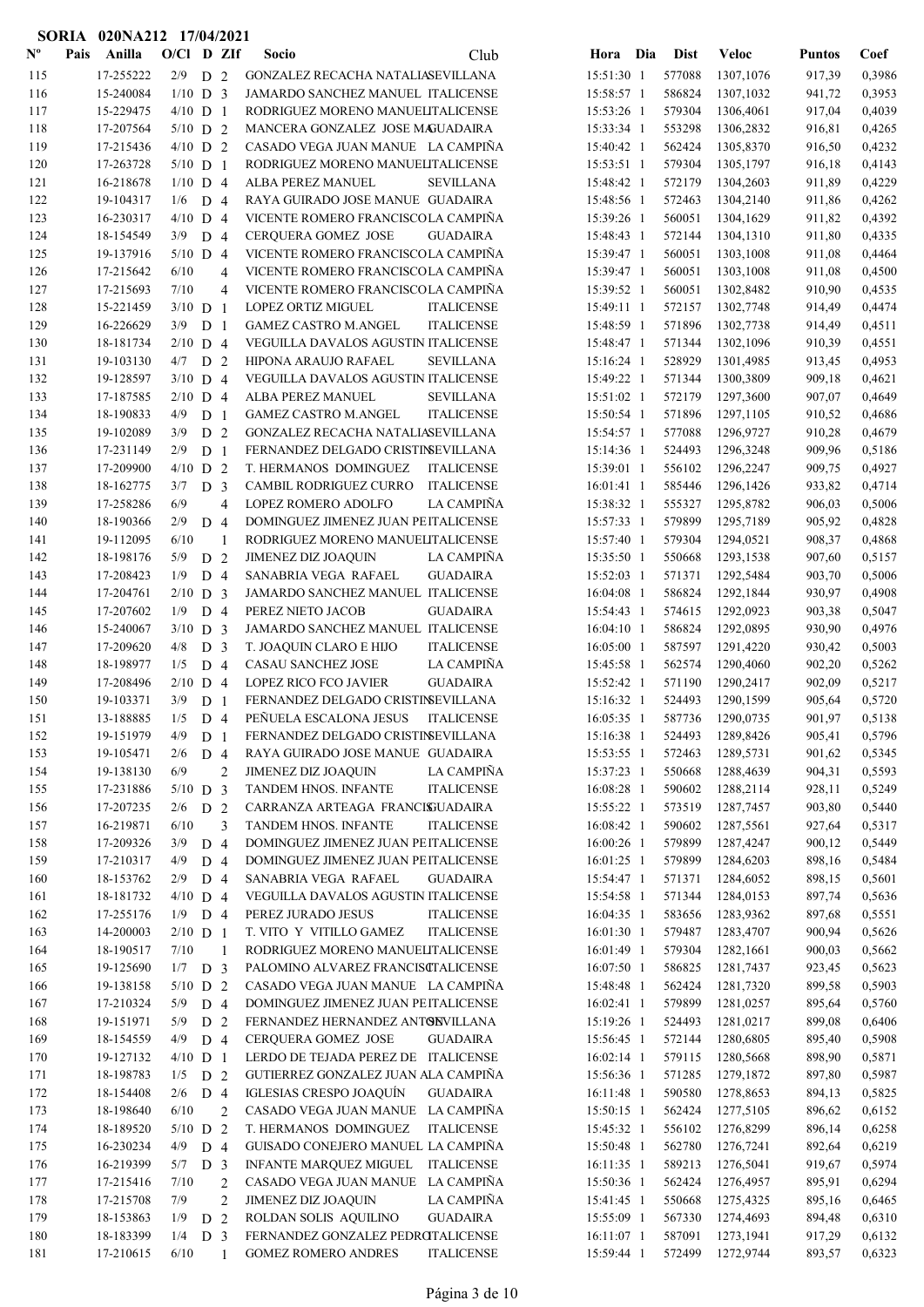|                           |      | SORIA 020NA212 17/04/2021 |                   |                |                |                                                                     |                   |                          |                  |                        |                  |                  |
|---------------------------|------|---------------------------|-------------------|----------------|----------------|---------------------------------------------------------------------|-------------------|--------------------------|------------------|------------------------|------------------|------------------|
| $\mathbf{N}^{\mathbf{o}}$ | Pais | Anilla                    | $O/Cl$ D ZIf      |                |                | Socio                                                               | Club              | Hora Dia                 | Dist             | <b>Veloc</b>           | <b>Puntos</b>    | Coef             |
| 182                       |      | 18-197775                 | 5/9               | D <sub>4</sub> |                | GUISADO CONEJERO MANUEL LA CAMPIÑA                                  |                   | 15:52:08 1               | 562780           | 1272,8739              | 889,95           | 0,6468           |
| 183                       |      | 17-209558                 | $3/10$ D 3        |                |                | RUIZ GARCIA MANUEL                                                  | <b>ITALICENSE</b> | 16:11:43 1               | 587109           | 1271,5785              | 916,13           | 0,6234           |
| 184                       |      | 19-127154                 | $5/10$ D 1        |                |                | LERDO DE TEJADA PEREZ DE ITALICENSE                                 |                   | 16:05:30 1               | 579115           | 1271,3831              | 892,46           | 0,6355           |
| 185                       |      | 18-189165                 | $2/10$ D 1        |                |                | ARENAS GUTIERREZ MIGUEL ITALICENSE                                  |                   | 15:57:36 1               | 568679           | 1270,5071              | 891,84           | 0,6506           |
| 186                       |      | 18-154685                 | 6/10              |                | $\overline{2}$ | MANCERA GONZALEZ JOSE MAGUADAIRA                                    |                   | 15:45:35 1               | 553298           | 1270,2460              | 891,52           | 0,6723           |
| 187                       |      | 18-197840                 | 3/9               | D <sub>4</sub> |                | <b>JURADO CHIA ANTONIO</b>                                          | LA CAMPIÑA        | 15:38:20 1               | 544055           | 1270,1673              | 888,05           | 0,6874           |
| 188                       |      | 17-255553                 | $4/10$ D 3        |                |                | JAMARDO SANCHEZ MANUEL ITALICENSE                                   |                   | 16:12:02 1               | 586824           | 1270,0902              | 915,05           | 0,6407           |
| 189                       |      | 18-182861                 | $3/10$ D 1        |                |                | ARENAS GUTIERREZ MIGUEL ITALICENSE                                  |                   | 15:57:51 1               | 568679           | 1269,7979              | 891,34           | 0,6647           |
| 190                       |      | 18-189546                 | 6/10              |                | 2              | T. HERMANOS DOMINGUEZ                                               | <b>ITALICENSE</b> | 15:47:58 1               | 556102           | 1269,7359              | 891,16           | 0,6833           |
| 191                       |      | 19-127038                 | $4/10$ D 1        |                |                | ARENAS GUTIERREZ MIGUEL ITALICENSE                                  |                   | 15:57:54 1               | 568679           | 1269,6562              | 891,24           | 0,6717           |
| 192                       |      | 13-199074                 | 2/5               | D <sub>4</sub> |                | PEÑUELA ESCALONA JESUS                                              | <b>ITALICENSE</b> | 16:13:02 1               | 587736           | 1269,3168              | 887,46           | 0,6534           |
| 193                       |      | 19-105881                 | 3/6               | D 4            |                | RAYA GUIRADO JOSE MANUE GUADAIRA                                    |                   | $16:01:19$ 1             | 572463           | 1268,4287              | 886,84           | 0,6743           |
| 194                       |      | 17-215780                 | 7/10              |                | $\overline{2}$ | MANCERA GONZALEZ JOSE MAGUADAIRA                                    |                   | 15:46:31 1               | 553298           | 1267,5301              | 889,61           | 0,7012           |
| 195                       |      | 18-154155                 | 3/9               | D <sub>3</sub> |                | MESA REALES FRANCISCO                                               | <b>GUADAIRA</b>   | $16:10:16$ 1             | 583140           | 1266,9612              | 912,80           | 0,6688           |
| 196                       |      | 16-227659                 | $3/10$ D 1        |                |                | T. VITO Y VITILLO GAMEZ                                             | <b>ITALICENSE</b> | 16:07:24 1               | 579487           | 1266,9152              | 889,32           | 0,6765           |
| 197                       |      | 18-8003098                | 4/9               | D <sub>3</sub> |                | MESA REALES FRANCISCO                                               | <b>GUADAIRA</b>   | 16:10:19 1               | 583140           | 1266,8236              | 912,70           | 0,6757           |
| 198                       |      | 18-190459                 | $5/10$ D 4        |                |                | VEGUILLA DAVALOS AGUSTIN ITALICENSE                                 |                   | 16:01:23 1               | 571344           | 1265,7623              | 884,97           | 0,6931           |
| 199                       |      | 16-223024                 | 5/9               | D <sub>3</sub> |                | MESA REALES FRANCISCO                                               | <b>GUADAIRA</b>   | 16:10:46 1               | 583140           | 1265,5863              | 911,81           | 0,6825           |
| 200                       |      | 19-103249                 | 5/9               | D <sub>1</sub> |                | FERNANDEZ DELGADO CRISTINSEVILLANA                                  |                   | 15:24:31 1               | 524493           | 1265,3122              | 888,20           | 0,7626           |
| 201                       |      | 18-189616                 | 3/8               | D 2            |                | FALCON JIMENEZ J. ANTONIO ITALICENSE                                |                   | 16:01:19 1               | 570929           | 1265,0297              | 887,86           | 0,7041           |
| 202                       |      | 18-181654                 | 1/8               | D <sub>1</sub> |                | GUTIERREZ GUTIERREZ PACO ITALICENSE                                 |                   | $16:05:16$ 1             | 575305           | 1263,6660              | 887,04           | 0,7022           |
| 203                       |      | 20-107575                 | 5/9               | D <sub>4</sub> |                | <b>CERQUERA GOMEZ JOSE</b>                                          | <b>GUADAIRA</b>   | 16:02:49 1               | 572144           | 1263,5224              | 883,41           | 0,7096           |
| 204                       |      | 19-105518                 | 6/9               |                | 4              | <b>CERQUERA GOMEZ JOSE</b>                                          | <b>GUADAIRA</b>   | $16:02:56$ 1             | 572144           | 1263,1969              | 883,18           | 0,7131           |
| 205                       |      | 18-190430                 | 6/10              |                | 4              | VEGUILLA DAVALOS AGUSTIN ITALICENSE                                 |                   | $16:02:37$ 1             | 571344           | 1262,3132              | 882,56           | 0,7176           |
| 206                       |      | 19-127122                 | 6/10              |                | 1              | LERDO DE TEJADA PEREZ DE ITALICENSE                                 |                   | 16:08:53 1               | 579115           | 1262,0092              | 885,88           | 0,7114           |
| 207                       |      | 18-182764                 | 3/8               | D              | 3              | STRUNGA COSMIN Y GEORGE ITALICENSE                                  |                   | 16:22:52 1               | 596380           | 1261,2012              | 908,65           | 0,6942           |
| 208                       |      | 17-258601                 | 2/9               | $D_4$          |                | PEREZ JURADO JESUS                                                  | <b>ITALICENSE</b> | 16:13:05 1               | 583656           | 1260,3693              | 881,20           | 0,7127           |
| 209                       |      | 18-189526                 | 7/10              |                | 2              | T. HERMANOS DOMINGUEZ                                               | <b>ITALICENSE</b> | 15:51:14 1               | 556102           | 1260,3354              | 884,56           | 0,7517           |
| 210                       |      | 17-209527                 | $4/10$ D 3        |                |                | RUIZ GARCIA MANUEL                                                  | <b>ITALICENSE</b> | 16:15:59 1               | 587109           | 1259,9356              | 907,74           | 0,7154           |
| 211                       |      | 18-153572                 | $4/10$ D 4        |                |                | FERNANDEZ HIDALGO J. CARMGUADAIRA                                   |                   | 16:03:45 1               | 571395           | 1259,2727              | 880,44           | 0,7385           |
| 212                       |      | 18-162496                 | 2/7               | D <sub>3</sub> |                | PEÑA CORDERO JONATHAN                                               | <b>ITALICENSE</b> | 16:18:12 1               | 589576           | 1259,2396              | 907,24           | 0,7192           |
| 213                       |      | 16-222565                 | $3/10$ D 4        |                |                | <b>LOPEZ RICO FCO JAVIER</b>                                        | <b>GUADAIRA</b>   | 16:03:36 1               | 571190           | 1259,2372              | 880,41           | 0,7458           |
| 214                       |      | 16-223691                 | 3/8               | D 4            |                | DE RIOJA PEÑARANDA FRANCIGUADAIRA                                   |                   | $16:05:54$ 1             | 573871           | 1258,7651              | 880,08           | 0,7458           |
| 215                       |      | 19-152002                 | 4/9               | D <sub>2</sub> |                | GONZALEZ RECACHA NATALIASEVILLANA                                   |                   | 16:08:29 1               | 577088           | 1258,6892              | 883,41           | 0,7451           |
| 216                       |      | 17-208877                 | 3/5               | D <sub>1</sub> |                | VICARIO BORREGO DIEGO                                               | <b>ITALICENSE</b> | 16:16:46 1               | 587350           | 1258,3375              | 883,30           | 0,7355           |
| 217                       |      | 18-189180                 | $5/10$ D 1        |                |                | ARENAS GUTIERREZ MIGUEL ITALICENSE                                  |                   | $16:02:09$ 1             | 568679           | 1257,7220              | 882,87           | 0,7632           |
| 218                       |      | 18-164966                 | 4/6               | D <sub>4</sub> |                | RAYA GUIRADO JOSE MANUE GUADAIRA                                    |                   | 16:05:13 1               | 572463           | 1257,5616              | 879,24           | 0,7616           |
| 219                       |      | 17-210356                 | 4/8               | D <sub>3</sub> |                | STRUNGA COSMIN Y GEORGE ITALICENSE                                  |                   | 16:24:41 1               | 596380           | 1256,3744              | 905,17           | 0,7344           |
| 220                       |      | 17-209219                 | $4/10$ D 4        |                |                | T.LOPEZ COLLANTES E HIJO. ITALICENSE                                |                   | 16:11:41 1               | 580005           | 1256,2832              | 878,35           | 0,7586           |
| 221                       |      | 14-200140                 | $4/10$ D 1        |                |                | T. VITO Y VITILLO GAMEZ                                             | <b>ITALICENSE</b> | 16:11:20 1               | 579487           | 1256,1134              | 881,74           | 0,7627           |
| 222                       |      | 18-153518                 | $5/10$ D 4        |                |                | FERNANDEZ HIDALGO J. CARMGUADAIRA                                   |                   | 16:04:54 1               | 571395           | 1256,0893              | 878,21           | 0,7770           |
| 223                       |      | 18-197735                 | 6/9               |                | 4              | GUISADO CONEJERO MANUEL LA CAMPIÑA                                  |                   | 15:58:04 1               | 562780           | 1256,0184              | 878,16           | 0,7925           |
| 224                       |      | 19-129263                 | 6/7               |                | 3              | INFANTE MARQUEZ MIGUEL ITALICENSE                                   |                   | 16:19:15 1               | 589213           | 1255,6484              | 904,65           | 0,7603           |
| 225                       |      | 17-204619                 | $5/10$ D 3        |                |                | JAMARDO SANCHEZ MANUEL ITALICENSE                                   |                   | 16:17:31 1               | 586824           | 1255,1938              | 904,32           | 0,7668           |
| 226                       |      | 17-231883                 | 7/10              |                | 3              | TANDEM HNOS. INFANTE                                                | <b>ITALICENSE</b> | 16:20:34 1               | 590602           | 1255,0868              | 904,24           | 0,7653           |
| 227                       |      | 19-127036                 | 6/10              |                | 1              | ARENAS GUTIERREZ MIGUEL ITALICENSE                                  |                   | 16:03:07 1               | 568679           | 1255,0388              | 880,98           | 0,7983           |
| 228                       |      | 18-192382                 | 4/9               | D 4            |                | <b>JURADO CHIA ANTONIO</b>                                          | LA CAMPIÑA        | 15:43:52 1               | 544055           | 1253,9682              | 876,73           | 0,8382           |
| 229                       |      | 17-216159                 | 3/5               | D 4            |                | PEÑUELA ESCALONA JESUS                                              | <b>ITALICENSE</b> | 16:18:50 1               | 587736           | 1253,6139              | 876,48           | 0,7793           |
| 230                       |      | 19-128540                 | 2/8               | D <sub>1</sub> |                | GUTIERREZ GUTIERREZ PACO ITALICENSE                                 |                   | 16:09:00 1               | 575305           | 1253,3878              | 879,82           | 0,7996           |
| 231                       |      | 18-190306                 | 6/9               |                | $\overline{4}$ | DOMINGUEZ JIMENEZ JUAN PEITALICENSE                                 |                   | 16:12:48 1               | 579899           | 1253,0229              | 876,07           | 0,7967           |
| 232                       |      | 19-102012                 | 5/9               | D <sub>2</sub> |                | GONZALEZ RECACHA NATALIASEVILLANA                                   |                   | $16:10:42$ 1             | 577088           | 1252,6329              | 879,16           | 0,8040           |
| 233                       |      | 16-226040                 | $5/10$ D 3        |                |                | RUIZ GARCIA MANUEL                                                  | <b>ITALICENSE</b> | 16:18:42 1               | 587109           | 1252,6328              | 902,48           | 0,7937           |
| 234                       |      | 17-255179                 | 3/9               | D 4            |                | PEREZ JURADO JESUS                                                  | <b>ITALICENSE</b> | $16:16:03$ 1             | 583656           | 1252,3463              | 875,59           | 0,8018           |
| 235                       |      | 19-105384                 | 2/9               | D 2            |                | ROLDAN SOLIS AQUILINO                                               | <b>GUADAIRA</b>   | $16:03:16$ 1             | 567330           | 1251,6473              | 878,47           | 0,8284           |
| 236                       |      | 17-216264                 | 7/9               |                | $\overline{4}$ | LOPEZ ROMERO ADOLFO                                                 | LA CAMPIÑA        | 15:53:49 1               | 555327           | 1251,2531              | 874,83           | 0,8499           |
| 237                       |      | 17-204775                 | 6/10              |                | 3              | JAMARDO SANCHEZ MANUEL ITALICENSE                                   |                   | 16:19:04 1               | 586824           | 1251,0460              | 901,33           | 0,8077           |
| 238                       |      | 19-128508                 | $2/5$ D 4         |                |                | DAVALOS LOZANO JOSE                                                 | <b>ITALICENSE</b> | $16:14:15$ 1             | 580734           | 1250,9079              | 874,59           | 0,8197           |
| 239<br>240                |      | 17-184816<br>16-223977    | $3/10$ D 4        |                |                | ALBA PEREZ MANUEL<br>PALMA CIFUENTES F.MANUEL ITALICENSE            | <b>SEVILLANA</b>  | 16:07:31 1               | 572179<br>587313 | 1250,6189              | 874,39           | 0,8354           |
|                           |      |                           | $2/9$ D 3         |                |                |                                                                     |                   | 16:19:47 1               |                  | 1250,1785              | 900,71           | 0,8173           |
| 241                       |      | 18-190432<br>17-232447    | 7/10<br>6/10      |                | 4              | VEGUILLA DAVALOS AGUSTIN ITALICENSE                                 |                   | $16:07:01$ 1             | 571344<br>571395 | 1250,1601<br>1249,9982 | 874,06           | 0,8436           |
| 242<br>243                |      | 19-104109                 |                   |                | 4              | FERNANDEZ HIDALGO J. CARMGUADAIRA<br>TORO FERNANDEZ MANUEL GUADAIRA |                   | 16:07:07 1<br>16:15:00 1 | 581220           | 1249,9355              | 873,95<br>873,91 | 0,8470<br>0,8362 |
| 244                       |      | 17-204772                 | $1/7$ D 4<br>7/10 |                | 3              | JAMARDO SANCHEZ MANUEL ITALICENSE                                   |                   | 16:19:36 1               | 586824           | 1249,6252              | 900,31           | 0,8316           |
| 245                       |      | 15-214758                 | $2/5$ D 2         |                |                | AVILA ARREBOLA MANUEL SEVILLANA                                     |                   | 16:05:21 1               | 568936           | 1249,4477              | 876,92           | 0,8613           |
| 246                       |      | 20-102546                 | $3/8$ D 1         |                |                | YUPI SOCORRO SANTOS CARMBEVILLANA                                   |                   | 16:15:37 1               | 581609           | 1249,1155              | 876,83           | 0,8459           |
| 247                       |      | 19-102269                 | $1/10$ D 2        |                |                | MOHEDANO OSTOS GUILLERMSEVILLANA                                    |                   | $16:01:32$ 1             | 563896           | 1248,8469              | 876,50           | 0,8760           |
| 248                       |      | 19-138402                 | $3/10$ D 4        |                |                | REGADERA JURADO ANTONIO LA CAMPIÑA                                  |                   | 15:46:29 1               | 545033           | 1248,6914              | 873,04           | 0,9100           |
|                           |      |                           |                   |                |                |                                                                     |                   |                          |                  |                        |                  |                  |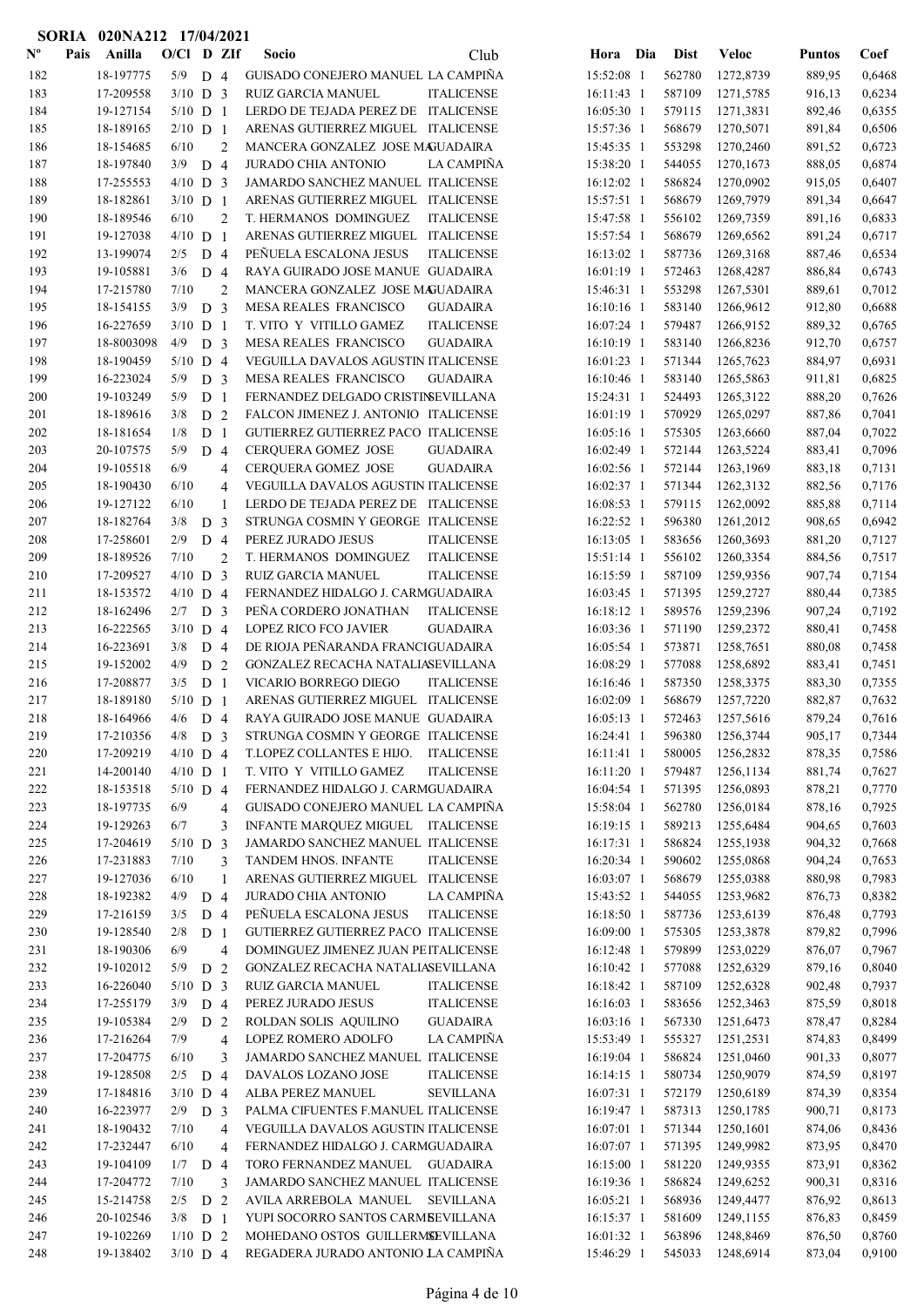|                           |      | SORIA 020NA212 17/04/2021 |                    |                |                |                                                |                                        |                          |                  |                        |                  |                  |
|---------------------------|------|---------------------------|--------------------|----------------|----------------|------------------------------------------------|----------------------------------------|--------------------------|------------------|------------------------|------------------|------------------|
| $\mathbf{N}^{\mathbf{o}}$ | Pais | Anilla                    | $O/Cl$ D ZIf       |                |                | Socio                                          | Club                                   | Hora Dia                 | Dist             | <b>Veloc</b>           | <b>Puntos</b>    | Coef             |
| 249                       |      | 19-102207                 | $2/10$ D 2         |                |                | MOHEDANO OSTOS GUILLERMSEVILLANA               |                                        | 16:01:36 1               | 563896           | 1248,6625              | 876,37           | 0,8831           |
| 250                       |      | 18-154354                 | 4/8                | D <sub>4</sub> |                | DE RIOJA PEÑARANDA FRANCIGUADAIRA              |                                        | 16:09:39 1               | 573871           | 1248,4956              | 872,90           | 0,8713           |
| 251                       |      | 17-207566                 | 8/10               |                | $\overline{c}$ | MANCERA GONZALEZ JOSE MAGUADAIRA               |                                        | 15:53:26 1               | 553298           | 1247,7592              | 875,74           | 0,9073           |
| 252                       |      | 19-128297                 | 6/10               |                | 3              | RUIZ GARCIA MANUEL                             | <b>ITALICENSE</b>                      | 16:20:59 1               | 587109           | 1246,5600              | 898,10           | 0,8584           |
| 253                       |      | 16-222939                 | 3/9                | D <sub>4</sub> |                | SANABRIA VEGA RAFAEL                           | <b>GUADAIRA</b>                        | 16:08:30 1               | 571371           | 1246,1745              | 871,28           | 0,8856           |
| 254                       |      | 20-102586                 | 4/8                | D <sub>1</sub> |                | YUPI SOCORRO SANTOS CARMBEVILLANA              |                                        | 16:16:43 1               | 581609           | 1246,1715              | 874,76           | 0,8734           |
| 255                       |      | 17-207459                 | 3/8                | D 4            |                | REINA ANDRADE MANUEL                           | <b>GUADAIRA</b>                        | 16:14:09 1               | 577878           | 1245,0242              | 870,47           | 0,8825           |
| 256                       |      | 15-220789                 | 5/9                | D <sub>1</sub> |                | <b>GAMEZ CASTRO M.ANGEL</b>                    | <b>ITALICENSE</b>                      | 16:09:29 1               | 571896           | 1244,6502              | 873,69           | 0,8953           |
| 257                       |      | 19-104142                 | 2/7                | D <sub>4</sub> |                | TORO FERNANDEZ MANUEL                          | <b>GUADAIRA</b>                        | $16:17:17$ 1             | 581220           | 1243,8278              | 869,64           | 0,8843           |
| 258                       |      | 17-231890                 | 8/10               |                | 3              | TANDEM HNOS. INFANTE                           | <b>ITALICENSE</b>                      | 16:24:58 1               | 590602           | 1243,4599              | 895,87           | 0,8737           |
| 259                       |      | 19-102230                 | $3/10$ D 2         |                |                | MOHEDANO OSTOS GUILLERMSEVILLANA               |                                        | 16:03:52 1               | 563896           | 1242,4266              | 872,00           | 0,9186           |
| 260                       |      | 18-154297                 | $1/10$ D 4         |                |                | ROBLEDO CID JORGE                              | GUADAIRA                               | 16:18:16 1               | 581521           | 1241,8586              | 868,26           | 0,8942           |
| 261                       |      | 18-190253                 | 5/8                | D <sub>3</sub> |                | T. JOAQUIN CLARO E HIJO                        | <b>ITALICENSE</b>                      | 16:23:15 1               | 587597           | 1241,6207              | 894,54           | 0,8884           |
| 262                       |      | 18-153548                 | 1/5                | D <sub>4</sub> |                | LEON MARTINEZ JOAQUIN                          | <b>GUADAIRA</b>                        | 16:10:26 1               | 571491           | 1241,2025              | 867,80           | 0,9169           |
| 263                       |      | 18-154606                 | 2/9                | D <sub>4</sub> |                | PEREZ NIETO JACOB                              | <b>GUADAIRA</b>                        | 16:12:58 1               | 574615           | 1241,1585              | 867,77           | 0,9154           |
| 264                       |      | 17-209028                 | $5/10$ D 1         |                |                | T. VITO Y VITILLO GAMEZ                        | <b>ITALICENSE</b>                      | 16:16:56 1               | 579487           | 1241,0487              | 871,16           | 0,9112           |
| 265                       |      | 17-207878                 | $2/10$ D 4         |                |                | ROBLEDO CID JORGE                              | <b>GUADAIRA</b>                        | 16:18:38 1               | 581521           | 1240,8870              | 867,58           | 0,9114           |
| 266                       |      | 18-154289                 | $3/10$ D 4         |                |                | ROBLEDO CID JORGE                              | <b>GUADAIRA</b>                        | 16:18:45 1               | 581521           | 1240,5781              | 867,37           | 0,9148           |
| 267                       |      | 18-183225                 | 3/9                | D <sub>3</sub> |                | PALMA CIFUENTES F.MANUEL ITALICENSE            |                                        | 16:23:37 1               | 587313           | 1240,0598              | 893,42           | 0,9092           |
| 268                       |      | 17-208398                 | 3/9                | D <sub>2</sub> |                | ROLDAN SOLIS AQUILINO                          | <b>GUADAIRA</b>                        | 16:07:55 1               | 567330           | 1238,9372              | 869,55           | 0,9448           |
| 269                       |      | 17-209930                 | $8/10$             |                | $\overline{c}$ | T. HERMANOS DOMINGUEZ                          | <b>ITALICENSE</b>                      | 15:58:52 1               | 556102           | 1238,9024              | 869,52           | 0,9674           |
| 270                       |      | 19-105448                 | $2/10$ D 2         |                |                | IGLESIAS MURILLO JOSE MA                       | <b>GUADAIRA</b>                        | $16:06:43$ 1             | 565632           | 1238,4746              | 869,22           | 0,9547           |
| 271                       |      | 16-226075                 | 7/10               |                | 3              | <b>RUIZ GARCIA MANUEL</b>                      | <b>ITALICENSE</b>                      | 16:24:06 1               | 587109           | 1238,3653              | 892,20           | 0,9232           |
| 272                       |      | 17-7353338                | 1/7                | D <sub>1</sub> |                | BENNANE BOUROUIN BOUSSELSEVILLANA              |                                        | $16:17:51$ 1             | 579166           | 1237,9310              | 868,97           | 0,9393           |
| 273                       |      | 18-153312                 | 1/4                | D <sub>4</sub> |                | GUTIERREZ OLMO JUAN FCO. GUADAIRA              |                                        | 16:17:14 1               | 578326           | 1237,7670              | 865,40           | 0,9441           |
| 274                       |      | 19-137976                 | 8/10               |                | 4              | VICENTE ROMERO FRANCISCOLA CAMPIÑA             |                                        | 16:02:40 1               | 560051           | 1237,2261              | 865,02           | 0,9785           |
| 275                       |      | 18-191134                 | 7/10               |                | 1              | <b>GOMEZ ROMERO ANDRES</b>                     | <b>ITALICENSE</b>                      | 16:12:44 1               | 572499           | 1237,2115              | 868,47           | 0,9607           |
| 276                       |      | 17-209223                 | $5/10$ D 4         |                |                | T.LOPEZ COLLANTES E HIJO.                      | <b>ITALICENSE</b>                      | 16:18:56 1               | 580005           | 1236,8603              | 864,77           | 0,9517           |
| 277                       |      | 17-187736                 | $4/10$ D 4         |                |                | ALBA PEREZ MANUEL                              | <b>SEVILLANA</b>                       | 16:12:42 1               | 572179           | 1236,6090              | 864,59           | 0,9682           |
| 278                       |      | 18-154152                 | $4/10$ D 4         |                |                | LOPEZ RICO FCO JAVIER                          | <b>GUADAIRA</b>                        | 16:12:06 1               | 571190           | 1236,0744              | 864,22           | 0,9734           |
| 279                       |      | 18-8115113                | 8/10               |                | $\mathbf{1}$   | <b>GOMEZ ROMERO ANDRES</b>                     | <b>ITALICENSE</b><br><b>ITALICENSE</b> | 16:13:18 1               | 572499           | 1235,6983              | 867,41           | 0,9747           |
| 280                       |      | 17-209204<br>14-182599    | 6/10<br>$5/10$ D 4 |                | 4              | T.LOPEZ COLLANTES E HIJO.<br>ALBA PEREZ MANUEL | <b>SEVILLANA</b>                       | 16:19:24 1<br>16:13:38 1 | 580005<br>572179 | 1235,6306              | 863,91           | 0,9655<br>0,9822 |
| 281<br>282                |      | 18-154283                 | $4/10$ D 4         |                |                | ROBLEDO CID JORGE                              | <b>GUADAIRA</b>                        | 16:21:40 1               | 581521           | 1234,1196<br>1232,9067 | 862,85<br>862,00 | 0,9699           |
| 283                       |      | 16-226698                 | 6/9                |                | 1              | <b>GAMEZ CASTRO M.ANGEL</b>                    | <b>ITALICENSE</b>                      | 16:14:06 1               | 571896           | 1232,2689              | 865,00           | 0,9897           |
| 284                       |      | 18-168668                 | 3/7                | D <sub>4</sub> |                | <b>TORO FERNANDEZ MANUEL</b>                   | <b>GUADAIRA</b>                        | 16:22:04 1               | 581220           | 1231,2244              | 860,83           | 0,9773           |
| 285                       |      | 17-210612                 | 9/10               |                |                | <b>GOMEZ ROMERO ANDRES</b>                     | <b>ITALICENSE</b>                      | 16:15:06 1               | 572499           | 1230,9159              | 864,05           | 0,9956           |
| 286                       |      | 19-102271                 | $4/10$ D 2         |                |                | MOHEDANO OSTOS GUILLERMSEVILLANA               |                                        | 16:08:46 1               | 563896           | 1229,1564              | 862,68           | 1,0144           |
| 287                       |      | 17-231436                 | 6/9                |                | $\overline{c}$ | GONZALEZ RECACHA NATALIASEVILLANA              |                                        | 16:20:10 1               | 577088           | 1227,4116              | 861,46           | 0,9946           |
| 288                       |      | 18-153509                 | 7/10               |                | $\overline{4}$ | FERNANDEZ HIDALGO J. CARMGUADAIRA              |                                        | 16:15:41 1               | 571395           | 1227,0033              | 857,87           | 1,0081           |
| 289                       |      | 18-162762                 | $4/7$ D 3          |                |                | CAMBIL RODRIGUEZ CURRO ITALICENSE              |                                        | 16:27:15 1               | 585446           | 1226,7072              | 883,80           | 0,9873           |
| 290                       |      | 19-152289                 | 6/9                |                | 1              | FERNANDEZ DELGADO CRISTINEVILLANA              |                                        | 15:37:38 1               | 524493           | 1226,5017              | 860,95           | 1,1058           |
| 291                       |      | 18-154787                 | $5/10$ D 4         |                |                | ROBLEDO CID JORGE                              | <b>GUADAIRA</b>                        | 16:24:11 1               | 581521           | 1226,3632              | 857,43           | 1,0008           |
| 292                       |      | 19-129151                 | 2/7                | D <sub>3</sub> |                | PALOMINO ALVAREZ FRANCISCTALICENSE             |                                        | 16:28:38 1               | 586825           | 1226,0429              | 883,32           | 0,9952           |
| 293                       |      | 17-208442                 | 4/9                | D 4            |                | SANABRIA VEGA RAFAEL                           | GUADAIRA                               | 16:16:04 1               | 571371           | 1225,9426              | 857,13           | 1,0256           |
| 294                       |      | 14-213786                 | 6/10               |                | 4              | ALBA PEREZ MANUEL                              | ${\tt SEVILLANA}$                      | 16:16:44 1               | 572179           | 1225,9227              | 857,12           | 1,0277           |
| 295                       |      | 17-207606                 | 3/9                | D 4            |                | PEREZ NIETO JACOB                              | <b>GUADAIRA</b>                        | 16:18:58 1               | 574615           | 1225,2790              | 856,67           | 1,0268           |
| 296                       |      | 17-185083                 | 6/9                |                | 3              | MESA REALES FRANCISCO                          | <b>GUADAIRA</b>                        | $16:26:10$ 1             | 583140           | 1224,6552              | 882,32           | 1,0152           |
| 297                       |      | 19-102602                 | 2/9                | D <sub>3</sub> |                | INFANTE VAZQUEZ AMPARO                         | <b>ITALICENSE</b>                      | 16:31:20 1               | 589213           | 1224,1267              | 881,94           | 1,0081           |
| 298                       |      | 16-222052                 | 3/6                | D 2            |                | CARRANZA ARTEAGA FRANCISJUADAIRA               |                                        | 16:19:13 1               | 573519           | 1222,2903              | 857,86           | 1,0392           |
| 299                       |      | 18-182886                 | 3/7                | D <sub>3</sub> |                | PALOMINO ALVAREZ FRANCISCTALICENSE             |                                        | 16:30:17 1               | 586825           | 1221,8309              | 880,28           | 1,0190           |
| 300                       |      | 18-190553                 | $4/10$ D 1         |                |                | LOPEZ ORTIZ MIGUEL                             | <b>ITALICENSE</b>                      | 16:18:36 1               | 572157           | 1220,9923              | 857,08           | 1,0487           |
| 301                       |      | 19-128722                 | 2/8                | D <sub>1</sub> |                | LOPEZ PELICANO JOSEMIGUEL ITALICENSE           |                                        | 16:18:32 1               | 571686           | 1220,1608              | 856,50           | 1,0530           |
| 302                       |      | 17-208366                 | 4/9                | D 2            |                | ROLDAN SOLIS AQUILINO                          | <b>GUADAIRA</b>                        | 16:15:19 1               | 567330           | 1219,2342              | 855,72           | 1,0646           |
| 303                       |      | 18-154511                 | 7/9                |                | 4              | CERQUERA GOMEZ JOSE                            | <b>GUADAIRA</b>                        | 16:19:16 1               | 572144           | 1219,2300              | 852,44           | 1,0592           |
| 304                       |      | 17-209581                 | 6/8                |                | 3              | T. JOAQUIN CLARO E HIJO                        | <b>ITALICENSE</b>                      | $16:32:15$ 1             | 587597           | 1218,4489              | 877,85           | 1,0347           |
| 305                       |      | 16-218645                 | 7/10               |                | 4              | ALBA PEREZ MANUEL                              | SEVILLANA                              | 16:19:36 1               | 572179           | 1218,4391              | 851,89           | 1,0661           |
| 306                       |      | 15-220100                 | 6/10               |                | 1              | T. VITO Y VITILLO GAMEZ                        | <b>ITALICENSE</b>                      | 16:26:10 1               | 579487           | 1216,9835              | 854,27           | 1,0561           |
| 307                       |      | 19-104893                 | 7/9                |                | 2              | GONZALEZ RECACHA NATALIASEVILLANA              |                                        | $16:24:31$ 1             | 577088           | 1216,1596              | 853,56           | 1,0640           |
| 308                       |      | 17-204574                 | $3/8$ D 1          |                |                | GUTIERREZ GUTIERREZ PACO ITALICENSE            |                                        | 16:23:04 1               | 575305           | 1216,1182              | 853,66           | 1,0707           |
| 309                       |      | 17-209239                 | 7/10               |                | 4              | T.LOPEZ COLLANTES E HIJO.                      | <b>ITALICENSE</b>                      | 16:27:31 1               | 580005           | 1214,6278              | 849,22           | 1,0655           |
| 310                       |      | 18-189101                 | 7/10               |                | 1              | LERDO DE TEJADA PEREZ DE ITALICENSE            |                                        | 16:26:56 1               | 579115           | 1214,2473              | 852,35           | 1,0706           |
| 311                       |      | 18-190444                 | 8/10               |                | 4              | VEGUILLA DAVALOS AGUSTIN ITALICENSE            |                                        | 16:20:35 1               | 571344           | 1214,1186              | 848,87           | 1,0887           |
| 312                       |      | 19-125855                 | $2/4$ D 3          |                |                | FERNANDEZ GONZALEZ PEDROTALICENSE              |                                        | 16:33:40 1               | 587091           | 1213,8339              | 874,52           | 1,0629           |
| 313                       |      | 18-162543                 | 3/5                | D 2            |                | AVILA ARREBOLA MANUEL                          | SEVILLANA                              | 16:18:48 1               | 568936           | 1213,6007              | 851,76           | 1,1003           |
| 314                       |      | 18-153895                 | $5/9$ D 2          |                |                | ROLDAN SOLIS AQUILINO                          | <b>GUADAIRA</b>                        | 16:17:45 1               | 567330           | 1212,8915              | 851,27           | 1,1069           |
| 315                       |      | 15-229476                 | 8/10               |                | $\mathbf{1}$   | RODRIGUEZ MORENO MANUELITALICENSE              |                                        | 16:28:01 1               | 579304           | 1211,8908              | 850,70           | 1,0875           |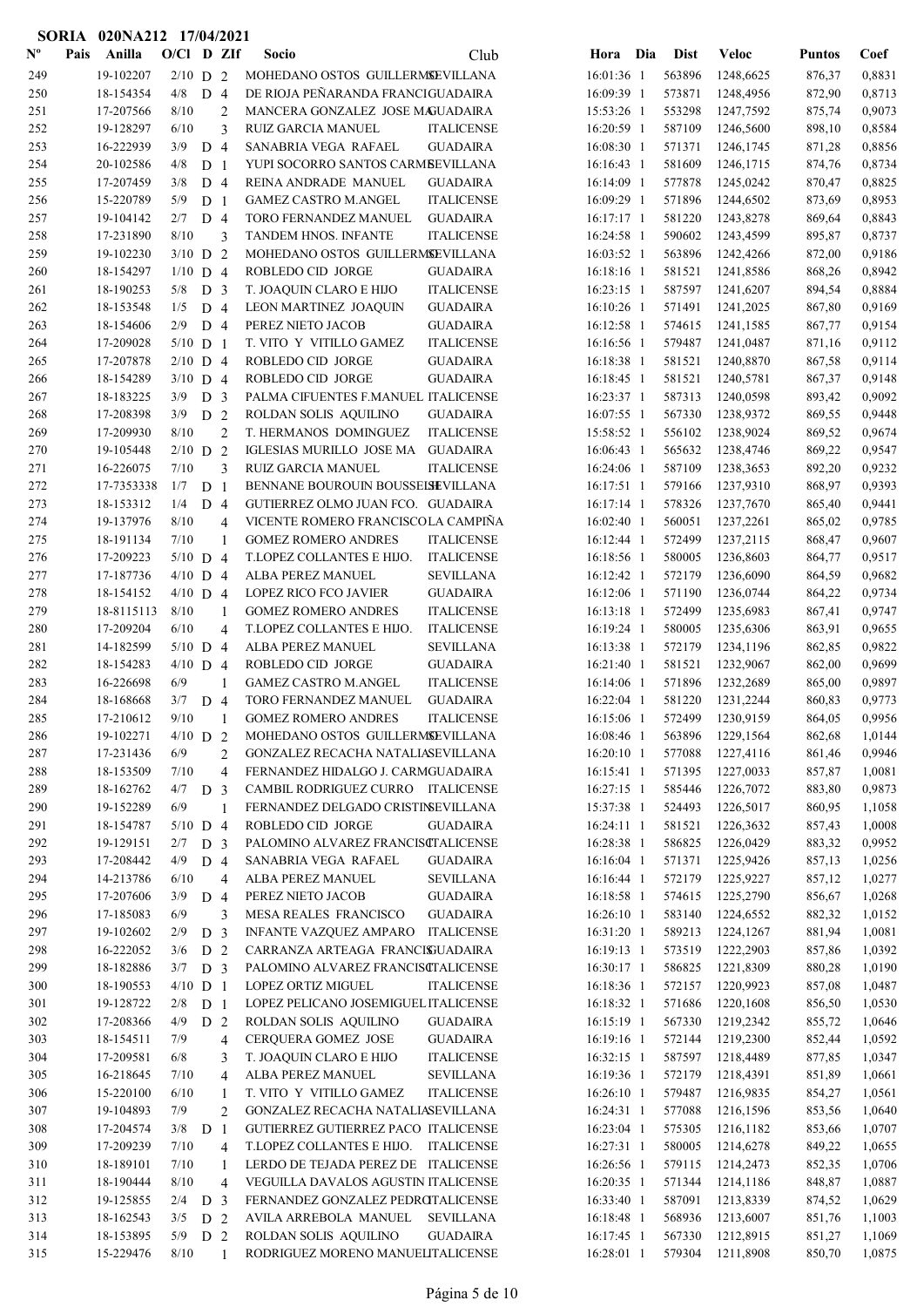|                           |      | SORIA 020NA212 17/04/2021 |              |                |                                  |                                                                                        |                            |                  |                        |                  |                  |
|---------------------------|------|---------------------------|--------------|----------------|----------------------------------|----------------------------------------------------------------------------------------|----------------------------|------------------|------------------------|------------------|------------------|
| $\mathbf{N}^{\mathbf{o}}$ | Pais | Anilla                    | $O/CI$ D ZIf |                |                                  | Socio<br>Club                                                                          | Hora Dia                   | <b>Dist</b>      | <b>Veloc</b>           | <b>Puntos</b>    | Coef             |
| 316                       |      | 17-60052                  | 4/8          | D <sub>1</sub> |                                  | GUTIERREZ GUTIERREZ PACO ITALICENSE                                                    | 16:24:48 1                 | 575305           | 1211,6786              | 850,55           | 1,0985           |
| 317                       |      | 18-153862                 | 6/9          |                | $\overline{2}$                   | ROLDAN SOLIS AQUILINO<br><b>GUADAIRA</b>                                               | 16:18:15 1                 | 567330           | 1211,5964              | 850,36           | 1,1175           |
| 318                       |      | 18-189830                 | 7/10         |                | 1                                | FERNANDEZ BASTERRA MANUELALICENSE                                                      | 16:28:30 1                 | 579709           | 1211,5131              | 850,43           | 1,0971           |
| 319                       |      | 17-184793                 | 4/7          | D <sub>4</sub> |                                  | TORO FERNANDEZ MANUEL<br><b>GUADAIRA</b>                                               | 16:29:47 1                 | 581220           | 1211,4218              | 846,98           | 1,0977           |
| 320                       |      | 20-103325                 | 1/1          | D <sub>3</sub> |                                  | CACERES GARCIA J.ANTONIO ITALICENSE                                                    | 16:34:47 1                 | 586963           | 1210,7739              | 872,32           | 1,0904           |
| 321                       |      | 17-232441                 | 8/10         |                | 4                                | FERNANDEZ HIDALGO J. CARMGUADAIRA                                                      | 16:22:38 1                 | 571395           | 1208,9604              | 845,26           | 1,1236           |
| 322                       |      | 16-222628                 | 9/10         |                | $\overline{c}$                   | MANCERA GONZALEZ JOSE MAGUADAIRA                                                       | 16:08:26 1                 | 553298           | 1206,9323              | 847,08           | 1,1639           |
| 323                       |      | 18-189042                 | 8/10         |                | 3                                | <b>RUIZ GARCIA MANUEL</b><br><b>ITALICENSE</b>                                         | 16:36:44 1                 | 587109           | 1206,2231              | 869,04           | 1,1003           |
| 324                       |      | 19-107274                 | 5/8          | D              | 3                                | STRUNGA COSMIN Y GEORGE ITALICENSE                                                     | 16:44:28 1                 | 596380           | 1206,1076              | 868,96           | 1,0866           |
| 325                       |      | 19-102252                 | $5/10$ D 2   |                |                                  | MOHEDANO OSTOS GUILLERMSEVILLANA                                                       | 16:17:34 1                 | 563896           | 1206,0227              | 846,44           | 1,1527           |
| 326                       |      | 17-255618                 | 3/7          | D <sub>3</sub> |                                  | PEÑA CORDERO JONATHAN<br><b>ITALICENSE</b>                                             | 16:39:09 1                 | 589576           | 1205,3072              | 868,38           | 1,1059           |
| 327                       |      | 16-227170                 | $5/10$ D 1   |                |                                  | LOPEZ ORTIZ MIGUEL<br><b>ITALICENSE</b>                                                | 16:24:53 1                 | 572157           | 1204,8370              | 845,74           | 1,1430           |
| 328                       |      | 17-210813                 | 2/8          | D <sub>1</sub> |                                  | RODRIGUEZ CAMPANO J. ANTOITALICENSE                                                    | 16:30:51 1                 | 578036           | 1202,1129              | 843,83           | 1,1349           |
| 329                       |      | 17-207666                 | 4/9          | D <sub>4</sub> |                                  | PEREZ NIETO JACOB<br><b>GUADAIRA</b>                                                   | 16:28:02 1                 | 574615           | 1202,0396              | 840,42           | 1,1451           |
| 330                       |      | 19-103373                 | 6/9          |                | $\overline{2}$                   | FERNANDEZ HERNANDEZ ANTONVILLANA                                                       | 15:46:37 1                 | 524493           | 1201,2666              | 843,11           | 1,2584           |
| 331                       |      | 19-103658                 | 2/5          | D <sub>1</sub> |                                  | RODRIGUEZ YAGUE JOSE LUIS SEVILLANA                                                    | 16:38:01 1                 | 586205           | 1201,1987              | 843,19           | 1,1293           |
| 332                       |      | 18-189875                 | 8/10         |                | 1                                | FERNANDEZ BASTERRA MANUELALICENSE                                                      | 16:32:56 1                 | 579709           | 1200,3914              | 842,62           | 1,1454           |
| 333                       |      | 19-129252                 | 3/9          | D <sub>3</sub> |                                  | INFANTE VAZQUEZ AMPARO ITALICENSE                                                      | 16:41:02 1                 | 589213           | 1199,9450              | 864,52           | 1,1303           |
| 334                       |      | 17-208763                 | $5/10$ D 4   |                |                                  | LOPEZ RICO FCO JAVIER<br><b>GUADAIRA</b>                                               | $16:26:13$ 1               | 571190           | 1199,4330              | 838,60           | 1,1695           |
| 335                       |      | 17-210487                 | 3/8          | D <sub>1</sub> |                                  | RODRIGUEZ CAMPANO J. ANTOITALICENSE                                                    | 16:32:23 1                 | 578036           | 1198,2918              | 841,15           | 1,1591           |
| 336                       |      | 18-153511                 | 9/10         |                | 4                                | FERNANDEZ HIDALGO J. CARMGUADAIRA                                                      | $16:26:51$ 1               | 571395           | 1198,2699              | 837,78           | 1,1761           |
| 337                       |      | 16-6184459                | 2/7          | D <sub>1</sub> |                                  | BENNANE BOUROUIN BOUSSEISEVILLANA                                                      | 16:33:30 1                 | 579166           | 1197,8614              | 840,85           | 1,1637           |
| 338                       |      | 05-327052                 | 4/6          | D <sub>2</sub> |                                  | CARRANZA ARTEAGA FRANCISJUADAIRA                                                       | 16:28:55 1                 | 573519           | 1197,5340              | 840,49           | 1,1787           |
| 339                       |      | 17-209236                 | 8/10         |                | $\overline{4}$                   | T.LOPEZ COLLANTES E HIJO.<br><b>ITALICENSE</b>                                         | 16:35:08 1                 | 580005           | 1195,5579              | 835,89           | 1,1690           |
| 340                       |      | 18-154730                 | 4/8          | D <sub>4</sub> |                                  | REINA ANDRADE MANUEL<br><b>GUADAIRA</b>                                                | 16:33:22 1                 | 577878           | 1195,5272              | 835,87           | 1,1767           |
| 341                       |      | 18-153304                 | 2/4          | D <sub>4</sub> |                                  | GUTIERREZ OLMO JUAN FCO. GUADAIRA                                                      | 16:34:21 1                 | 578326           | 1194,0250              | 834,82           | 1,1793           |
| 342                       |      | 17-208465                 | 6/10         |                | 4                                | LOPEZ RICO FCO JAVIER<br><b>GUADAIRA</b>                                               | 16:29:32 1                 | 571190           | 1191,1372              | 832,80           | 1,1975           |
| 343                       |      | 18-190393                 | 3/5          | D 4            |                                  | DAVALOS LOZANO JOSE<br><b>ITALICENSE</b>                                               | 16:37:38 1                 | 580734           | 1190,9235              | 832,65           | 1,1813           |
| 344                       |      | 18-181138                 | 3/7          | D <sub>1</sub> |                                  | BENNANE BOUROUIN BOUSSEISEVILLANA                                                      | 16:36:20 1                 | 579166           | 1190,8828              | 835,95           | 1,1879           |
| 345                       |      | 17-204352                 | $2/10$ D 1   |                |                                  | FERNANDEZ CALVO J. CARLOSGUADAIRA                                                      | 16:42:30 1                 | 585699           | 1189,2365              | 834,79           | 1,1781           |
| 346                       |      | 19-105356<br>18-189617    | 7/9<br>4/8   |                | $\overline{2}$<br>$\overline{2}$ | ROLDAN SOLIS AQUILINO<br><b>GUADAIRA</b>                                               | 16:27:58 1                 | 567330           | 1186,9656              | 833,07           | 1,2197           |
| 347<br>348                |      | 19-150320                 | 6/10         | D              | $\mathbf{1}$                     | FALCON JIMENEZ J. ANTONIO ITALICENSE<br><b>LOPEZ ORTIZ MIGUEL</b><br><b>ITALICENSE</b> | $16:31:18$ 1<br>16:32:31 1 | 570929<br>572157 | 1186,2227<br>1185,7767 | 832,55           | 1,2156<br>1,2164 |
| 349                       |      | 19-138112                 | 8/9          |                | $\overline{c}$                   | JIMENEZ DIZ JOAQUIN<br>LA CAMPIÑA                                                      | 16:14:26 1                 | 550668           | 1185,6772              | 832,36<br>832,17 | 1,2676           |
| 350                       |      | 14-311879                 | 4/7          | D <sub>3</sub> |                                  | PEÑA CORDERO JONATHAN<br><b>ITALICENSE</b>                                             | 16:47:24 1                 | 589576           | 1185,3156              | 853,98           | 1,1873           |
| 351                       |      | 17-200875                 | 4/5          | D 4            |                                  | DAVALOS LOZANO JOSE<br><b>ITALICENSE</b>                                               | 16:40:33 1                 | 580734           | 1183,8426              | 827,70           | 1,2088           |
| 352                       |      | 18-189584                 | 5/8          | D <sub>2</sub> |                                  | FALCON JIMENEZ J. ANTONIO ITALICENSE                                                   | 16:32:22 1                 | 570929           | 1183,5996              | 830,71           | 1,2331           |
| 353                       |      | 18-154320                 | 6/10         |                | 4                                | ROBLEDO CID JORGE<br><b>GUADAIRA</b>                                                   | 16:41:21 1                 | 581521           | 1183,5168              | 827,47           | 1,2141           |
| 354                       |      | 17-7347330                | $4/7$ D 1    |                |                                  | BENNANE BOUROUIN BOUSSEISEVILLANA                                                      | 16:39:33 1                 | 579166           | 1183,0579              | 830,46           | 1,2224           |
| 355                       |      | 19-127941                 | 9/10         |                | 1                                | FERNANDEZ BASTERRA MANUELALICENSE                                                      | 16:40:20 1                 | 579709           | 1182,2753              | 829,91           | 1,2248           |
| 356                       |      | 16-219304                 | 4/9          | D <sub>3</sub> |                                  | INFANTE VAZQUEZ AMPARO ITALICENSE                                                      | 16:48:37 1                 | 589213           | 1181,6954              | 851,37           | 1,2084           |
| 357                       |      | 19-151978                 | 7/9          |                | 1                                | FERNANDEZ DELGADO CRISTINEVILLANA                                                      | 15:53:59 1                 | 524493           | 1181,3349              | 829,25           | 1,3613           |
| 358                       |      | 19-127146                 | 8/10         |                | $\mathbf{1}$                     | LERDO DE TEJADA PEREZ DE ITALICENSE                                                    | 16:41:17 1                 | 579115           | 1178,7801              | 827,45           | 1,2364           |
| 359                       |      | 16-71017                  | 5/8          | D <sub>1</sub> |                                  | GUTIERREZ GUTIERREZ PACO ITALICENSE                                                    | 16:38:04 1                 | 575305           | 1178,7427              | 827,43           | 1,2480           |
| 360                       |      | 19-129212                 | 9/10         |                | 1                                | RODRIGUEZ MORENO MANUELITALICENSE                                                      | 16:41:57 1                 | 579304           | 1177,5668              | 826,60           | 1,2429           |
| 361                       |      | 18-197841                 | 5/9          | D <sub>4</sub> |                                  | <b>JURADO CHIA ANTONIO</b><br>LA CAMPIÑA                                               | 16:12:02 1                 | 544055           | 1177,5233              | 823,28           | 1,3271           |
| 362                       |      | 18-189507                 | 9/10         |                | 2                                | T. HERMANOS DOMINGUEZ<br><b>ITALICENSE</b>                                             | 16:22:18 1                 | 556102           | 1177,4338              | 826,38           | 1,3019           |
| 363                       |      | 14-196189                 | 4/5          | D 4            |                                  | PEÑUELA ESCALONA JESUS<br><b>ITALICENSE</b>                                            | 16:49:23 1                 | 587736           | 1176,9235              | 822,86           | 1,2352           |
| 364                       |      | 19-105380                 | 8/9          |                | $\overline{c}$                   | ROLDAN SOLIS AQUILINO<br><b>GUADAIRA</b>                                               | 16:32:16 1                 | 567330           | 1176,3824              | 825,64           | 1,2832           |
| 365                       |      | 18-8003086                | 7/9          |                | 3                                | MESA REALES FRANCISCO<br><b>GUADAIRA</b>                                               | 16:45:43 1                 | 583140           | 1176,3575              | 847,52           | 1,2518           |
| 366                       |      | 19-134720                 | 8/10         |                | 2                                | LA CAMPIÑA<br>CASADO VEGA JUAN MANUE                                                   | 16:28:21 1                 | 562424           | 1175,7583              | 825,20           | 1,3015           |
| 367                       |      | 16-226078                 | 9/10         |                | 3                                | <b>ITALICENSE</b><br>RUIZ GARCIA MANUEL                                                | 16:49:50 1                 | 587109           | 1174,6095              | 846,26           | 1,2502           |
| 368                       |      | 16-227148                 | $7/10$       |                | 1                                | LOPEZ ORTIZ MIGUEL<br><b>ITALICENSE</b>                                                | 16:37:11 1                 | 572157           | 1174,4183              | 824,39           | 1,2864           |
| 369                       |      | 17-204322                 | $3/10$ D 1   |                |                                  | FERNANDEZ CALVO J. CARLOSGUADAIRA                                                      | 16:49:10 1                 | 585699           | 1173,3536              | 823,64           | 1,2600           |
| 370                       |      | 17-204777                 | 8/10         |                | 3                                | JAMARDO SANCHEZ MANUEL ITALICENSE                                                      | 16:50:21 1                 | 586824           | 1172,8270              | 844,98           | 1,2610           |
| 371                       |      | 19-105442                 | $3/10$ D 2   |                |                                  | IGLESIAS MURILLO JOSE MA GUADAIRA                                                      | 16:32:31 1                 | 565632           | 1172,2538              | 822,74           | 1,3118           |
| 372                       |      | 19-105458                 | $4/10$ D 2   |                |                                  | IGLESIAS MURILLO JOSE MA GUADAIRA                                                      | 16:32:46 1                 | 565632           | 1171,6468              | 822,32           | 1,3153           |
| 373                       |      | 18-163686                 | 4/9          | D <sub>4</sub> |                                  | PEREZ JURADO JESUS<br><b>ITALICENSE</b>                                                | 16:48:51 1                 | 583656           | 1170,0030              | 818,02           | 1,2782           |
| 374                       |      | 16-229335                 | 2/5          | D 2            |                                  | GUTIERREZ GONZALEZ JUAN ALA CAMPIÑA                                                    | 16:40:05 1                 | 571285           | 1165,6895              | 818,14           | 1,3093           |
| 375                       |      | 18-197882                 | $4/10$ D 4   |                |                                  | REGADERA JURADO ANTONIO LA CAMPIÑA                                                     | 16:17:55 1                 | 545033           | 1164,8078              | 814,39           | 1,3761           |
| 376                       |      | 18-153292                 | 5/9 $D$ 4    |                |                                  | PEREZ NIETO JACOB<br><b>GUADAIRA</b>                                                   | 16:43:29 1                 | 574615           | 1164,4061              | 814,11           | 1,3087           |
| 377                       |      | 17-255620                 | 5/7          | D <sub>3</sub> |                                  | PEÑA CORDERO JONATHAN<br><b>ITALICENSE</b>                                             | 16:56:31 1                 | 589576           | 1163,9814              | 838,61           | 1,2789           |
| 378                       |      | 17-231512                 | 5/7          | D <sub>3</sub> |                                  | CAMBIL RODRIGUEZ CURRO<br><b>ITALICENSE</b>                                            | 16:53:00 1                 | 585446           | 1163,9085              | 838,55           | 1,2913           |
| 379                       |      | 16-222593                 | 7/10         |                | $\overline{4}$                   | LOPEZ RICO FCO JAVIER<br><b>GUADAIRA</b>                                               | 16:41:10 1                 | 571190           | 1162,9250              | 813,07           | 1,3271           |
| 380                       |      | 19-105911                 | 1/2          | D <sub>2</sub> |                                  | VIDES DE RIVAS ALBERTO<br><b>GUADAIRA</b>                                              | 16:39:42 1                 | 569484           | 1162,9242              | 816,20           | 1,3345           |
| 381                       |      | 14-129534                 | 5/8          | D 4            |                                  | DE RIOJA PEÑARANDA FRANCIGUADAIRA                                                      | 16:43:34 1                 | 573871           | 1162,7021              | 812,92           | 1,3278           |
| 382                       |      | 18-181178                 | $5/7$ D 1    |                |                                  | BENNANE BOUROUIN BOUSSELSEVILLANA                                                      | 16:48:29 1                 | 579166           | 1161,8563              | 815,57           | 1,3191           |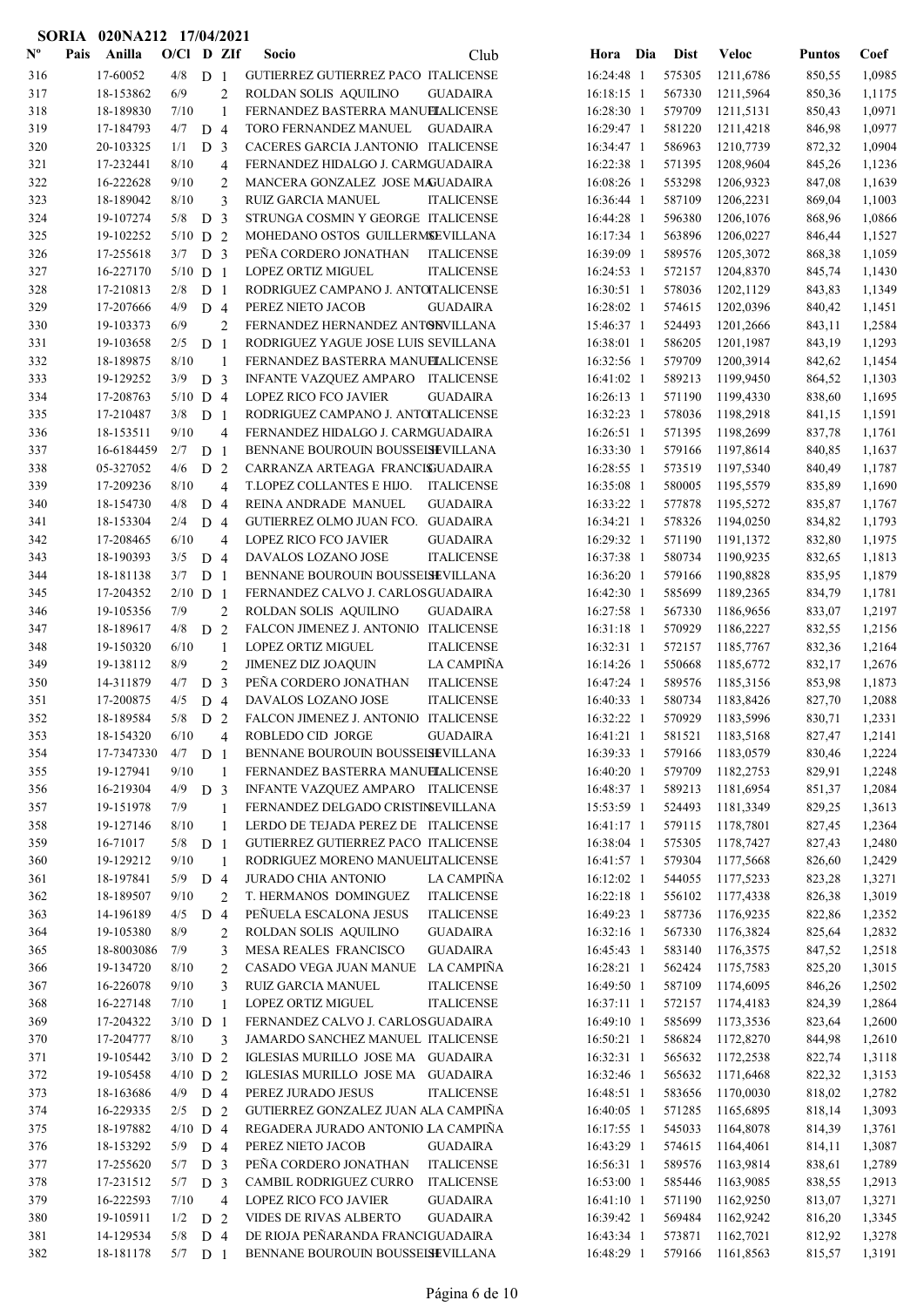|                           |      | SORIA 020NA212 17/04/2021 |              |                |                     |                                                            |                                        |                          |     |                  |                        |                  |                  |
|---------------------------|------|---------------------------|--------------|----------------|---------------------|------------------------------------------------------------|----------------------------------------|--------------------------|-----|------------------|------------------------|------------------|------------------|
| $\mathbf{N}^{\mathbf{o}}$ | Pais | Anilla                    | $O/Cl$ D ZIf |                |                     | Socio                                                      | Club                                   | Hora                     | Dia | <b>Dist</b>      | <b>Veloc</b>           | <b>Puntos</b>    | Coef             |
| 383                       |      | 19-101827                 | 3/5          | D <sub>1</sub> |                     | RODRIGUEZ YAGUE JOSE LUIS SEVILLANA                        |                                        | 16:55:30 1               |     | 586205           | 1159,6538              | 814,03           | 1,3067           |
| 384                       |      | 18-189583                 | 6/8          |                | $\overline{2}$      | FALCON JIMENEZ J. ANTONIO ITALICENSE                       |                                        | 16:42:22 1               |     | 570929           | 1159,5606              | 813,84           | 1,3452           |
| 385                       |      | 18-162560                 | 4/5          | D <sub>2</sub> |                     | AVILA ARREBOLA MANUEL                                      | <b>SEVILLANA</b>                       | 16:41:41 1               |     | 568936           | 1157,1187              | 812,12           | 1,3534           |
| 386                       |      | 19-127299                 | 3/4          | D <sub>3</sub> |                     | FERNANDEZ GONZALEZ PEDROTALICENSE                          |                                        | 16:57:51 1               |     | 587091           | 1156,0323              | 832,88           | 1,3150           |
| 387                       |      | 19-129246                 | 5/9          | D <sub>3</sub> |                     | INFANTE VAZQUEZ AMPARO ITALICENSE                          |                                        | 17:00:00 1               |     | 589213           | 1155,3196              | 832,37           | 1,3136           |
| 388                       |      | 18-154471                 | 3/6          | D <sub>4</sub> |                     | <b>IGLESIAS CRESPO JOAQUÍN</b>                             | <b>GUADAIRA</b>                        | 17:02:21 1               |     | 590580           | 1152,6886              | 805,92           | 1,3140           |
| 389                       |      | 16-227053                 | 7/10         |                | 1                   | T. VITO Y VITILLO GAMEZ                                    | <b>ITALICENSE</b>                      | $16:53:05$ 1             |     | 579487           | 1151,8708              | 808,56           | 1,3426           |
| 390                       |      | 19-128228                 | 7/9          |                | 4                   | DOMINGUEZ JIMENEZ JUAN PEITALICENSE                        |                                        | 16:53:40 1               |     | 579899           | 1151,3547              | 804,98           | 1,3451           |
| 391                       |      | 17-215918                 | 1/7          | D <sub>4</sub> |                     | LEON RODRIGUEZ JUAN CARLOLA CAMPIÑA                        |                                        | 16:38:47 1               |     | 562629           | 1151,0806              | 804,79           | 1,3899           |
| 392                       |      | 18-181146                 | 6/7          |                | 1                   | BENNANE BOUROUIN BOUSSELSEVILLANA                          |                                        | 16:54:58 1               |     | 579166           | 1146,9391              | 805,10           | 1,3537           |
| 393                       |      | 18-190333                 | 8/9          |                | 4                   | DOMINGUEZ JIMENEZ JUAN PEITALICENSE                        |                                        | 16:55:56 1               |     | 579899           | 1146,1965              | 801,38           | 1,3554           |
| 394                       |      | 19-129930                 | 4/7          | D <sub>3</sub> |                     | PALOMINO ALVAREZ FRANCISCTALICENSE                         |                                        | 17:02:09 1               |     | 586825           | 1145,8069              | 825,51           | 1,3428           |
| 395                       |      | 18-197847                 | 6/9          |                | $\overline{4}$      | <b>JURADO CHIA ANTONIO</b>                                 | <b>LA CAMPIÑA</b>                      | 16:25:10 1               |     | 544055           | 1144,9772              | 800,52           | 1,4521           |
| 396                       |      | 17-210380                 | 6/8          |                | 3                   | STRUNGA COSMIN Y GEORGE ITALICENSE                         |                                        | 17:10:56 1               |     | 596380           | 1144,8298              | 824,81           | 1,3280           |
| 397                       |      | 18-197902                 | $5/10$ D     |                | $\overline{4}$      | REGADERA JURADO ANTONIO LA CAMPINA                         |                                        | 16:26:50 1               |     | 545033           | 1143,0262              | 799,16           | 1,4568           |
| 398                       |      | 20-107636                 | 2/2          | D <sub>2</sub> |                     | <b>VIDES DE RIVAS ALBERTO</b>                              | <b>GUADAIRA</b>                        | 16:48:43 1               |     | 569484           | 1141,8989              | 801,44           | 1,3978           |
| 399                       |      | 16-227602                 | 7/9          |                | 1                   | <b>GAMEZ CASTRO M.ANGEL</b>                                | <b>ITALICENSE</b>                      | 16:51:29 1               |     | 571896           | 1140,4088              | 800,52           | 1,3954           |
| 400                       |      | 18-163699                 | 5/9          | D <sub>4</sub> |                     | PEREZ JURADO JESUS                                         | <b>ITALICENSE</b>                      | 17:02:52 1               |     | 583656           | 1138,0268              | 795,66           | 1,3707           |
| 401                       |      | 18-190591                 | 4/8          | D <sub>1</sub> |                     | RODRIGUEZ CAMPANO J. ANTOITALICENSE                        |                                        | 16:58:30 1               |     | 578036           | 1136,7473              | 797,95           | 1,3875           |
| 402                       |      | 19-137715                 | 7/9          |                | 4                   | GUISADO CONEJERO MANUEL LA CAMPIÑA                         |                                        | 16:46:16 1               |     | 562780           | 1134,0274              | 792,87           | 1,4286           |
| 403                       |      | 17-204454                 | $4/10$ D     |                | $\overline{1}$      | FERNANDEZ CALVO J. CARLOSGUADAIRA                          |                                        | 17:07:32 1               |     | 585699           | 1131,7126              | 794,41           | 1,3761           |
| 404                       |      | 17-187590                 | 8/10         |                | 4                   | ALBA PEREZ MANUEL                                          | SEVILLANA                              | 16:56:37 1               |     | 572179           | 1129,4121              | 789,64           | 1,4121           |
| 405                       |      | 19-152021                 | 8/9          |                | 1                   | FERNANDEZ DELGADO CRISTINSEVILLANA                         |                                        | 16:14:55 1               |     | 524493           | 1128,1441              | 791,91           | 1,5443           |
| 406                       |      | 17-208053                 | 4/6          | D 4            |                     | IGLESIAS CRESPO JOAQUÍN                                    | <b>GUADAIRA</b>                        | 17:13:36 1               |     | 590580           | 1127,9221              | 788,60           | 1,3749           |
| 407                       |      | 17-210492                 | 5/8          | D <sub>1</sub> |                     | RODRIGUEZ CAMPANO J. ANTOITALICENSE                        |                                        | 17:03:36 1               |     | 578036           | 1125,4595              | 790,02           | 1,4082           |
| 408                       |      | 20-102514                 | 5/8          | D <sub>1</sub> |                     | YUPI SOCORRO SANTOS CARMBEVILLANA                          |                                        | 17:07:29 1               |     | 581609           | 1123,9183              | 788,94           | 1,4030           |
| 409                       |      | 18-154519                 | 8/9          |                | 4                   | CERQUERA GOMEZ JOSE                                        | <b>GUADAIRA</b>                        | 16:59:54 1               |     | 572144           | 1122,0710              | 784,51           | 1,4297           |
| 410                       |      | 19-127011                 | 7/10         |                | 1                   | ARENAS GUTIERREZ MIGUEL ITALICENSE                         |                                        | 16:56:50 1               |     | 568679           | 1122,0237              | 787,61           | 1,4419           |
| 411                       |      | 15-223422                 | 6/8          |                | $\overline{4}$      | DE RIOJA PEÑARANDA FRANCIGUADAIRA                          |                                        | 17:01:42 1               |     | 573871           | 1121,4989              | 784,11           | 1,4324           |
| 412                       |      | 18-153914                 | 9/9          |                | $\overline{c}$      | ROLDAN SOLIS AQUILINO                                      | <b>GUADAIRA</b>                        | 16:56:33 1               |     | 567330           | 1119,9882              | 786,06           | 1,4524           |
| 413                       |      | 17-207867                 | 7/10         |                | $\overline{4}$      | ROBLEDO CID JORGE                                          | <b>GUADAIRA</b>                        | 17:11:47 1               |     | 581521           | 1114,4875              | 779,21           | 1,4204           |
| 414                       |      | 18-191183                 | 7/8          |                | 3                   | STRUNGA COSMIN Y GEORGE ITALICENSE                         |                                        | 17:25:07 1               |     | 596380           | 1114,4859              | 802,95           | 1,3884           |
| 415                       |      | 17-208795                 | 8/10         |                | 4                   | ROBLEDO CID JORGE                                          | <b>GUADAIRA</b>                        | 17:12:07 1               |     | 581521           | 1113,7760              | 778,71           | 1,4273           |
| 416                       |      | 17-204569                 | 6/8          |                | 1                   | GUTIERREZ GUTIERREZ PACO ITALICENSE                        |                                        | 17:06:33 1               |     | 575305           | 1113,7450              | 781,80           | 1,4462           |
| 417                       |      | 18-153771                 | 5/9          | D              | $\overline{4}$      | SANABRIA VEGA RAFAEL                                       | <b>GUADAIRA</b>                        | 17:03:35 1               |     | 571371           | 1112,5186              | 777,83           | 1,4596           |
| 418                       |      | 18-163515<br>17-210923    | 9/10<br>8/10 |                | 3                   | TANDEM HNOS. INFANTE                                       | <b>ITALICENSE</b>                      | 17:20:54 1               |     | 590602           | 1112,4543              | 801,48<br>779,46 | 1,4155           |
| 419<br>420                |      |                           | 8/9          |                |                     | LOPEZ ORTIZ MIGUEL                                         | <b>ITALICENSE</b>                      | 17:05:16 1<br>17:05:31 1 |     | 572157<br>571896 | 1110,4095<br>1109,3647 |                  | 1,4646           |
| 421                       |      | 16-226638<br>13-193379    | 9/9          |                | 1                   | <b>GAMEZ CASTRO M.ANGEL</b><br><b>GAMEZ CASTRO M.ANGEL</b> | <b>ITALICENSE</b><br><b>ITALICENSE</b> | 17:05:34 1               |     | 571896           |                        | 778,73           | 1,4688           |
| 422                       |      | 18-154813                 | 9/10         |                | 1<br>$\overline{4}$ | ROBLEDO CID JORGE                                          | <b>GUADAIRA</b>                        | 17:14:48 1               |     | 581521           | 1109,2571<br>1108,0812 | 778,65<br>774,73 | 1,4723<br>1,4514 |
| 423                       |      | 18-197916                 | 6/10         |                | 4                   | REGADERA JURADO ANTONIO LA CAMPIÑA                         |                                        | 16:42:08 1               |     | 545033           | 1107,4905              | 774,31           | 1,5522           |
| 424                       |      | 17-210091                 | 7/8          |                | 1                   | GUTIERREZ GUTIERREZ PACO ITALICENSE                        |                                        | 17:10:50 1               |     | 575305           | 1104,5856              | 775,37           | 1,4740           |
| 425                       |      | 18-154585                 | 6/9          |                | 4                   | PEREZ NIETO JACOB                                          | <b>GUADAIRA</b>                        | 17:10:34 1               |     | 574615           | 1103,8260              | 771,75           | 1,4793           |
| 426                       |      | 19-125752                 | 4/9          | D <sub>3</sub> |                     | PALMA CIFUENTES F.MANUEL ITALICENSE                        |                                        | 17:22:41 1               |     | 587313           | 1102,5556              | 794,35           | 1,4507           |
| 427                       |      | 18-153295                 | 7/9          |                | 4                   | PEREZ NIETO JACOB                                          | <b>GUADAIRA</b>                        | 17:12:34 1               |     | 574615           | 1099,6013              | 768,80           | 1,4862           |
| 428                       |      | 17-216164                 | 3/5          | D <sub>2</sub> |                     | GUTIERREZ GONZALEZ JUAN ALA CAMPIÑA                        |                                        | 17:10:29 1               |     | 571285           | 1097,6048              | 770,35           | 1,4984           |
| 429                       |      | 18-163542                 | 6/9          |                | 3                   | INFANTE VAZQUEZ AMPARO ITALICENSE                          |                                        | 17:28:41 1               |     | 589213           | 1093,8022              | 788,04           | 1,4562           |
| 430                       |      | 19-127256                 | 3/8          | D <sub>1</sub> |                     | LOPEZ PELICANO JOSEMIGUEL ITALICENSE                       |                                        | 17:13:16 1               |     | 571686           | 1092,5328              | 766,91           | 1,5043           |
| 431                       |      | 18-162707                 | 4/5          | D <sub>1</sub> |                     | RODRIGUEZ YAGUE JOSE LUIS SEVILLANA                        |                                        | 17:26:58 1               |     | 586205           | 1091,6972              | 766,32           | 1,4705           |
| 432                       |      | 17-258614                 | 6/9          |                | 4                   | PEREZ JURADO JESUS                                         | <b>ITALICENSE</b>                      | 17:24:58 1               |     | 583656           | 1091,0138              | 762,79           | 1,4803           |
| 433                       |      | 17-210575                 | 5/5          | D <sub>4</sub> |                     | DAVALOS LOZANO JOSE                                        | <b>ITALICENSE</b>                      | 17:23:11 1               |     | 580734           | 1089,1826              | 761,51           | 1,4912           |
| 434                       |      | 18-154475                 | 5/6          | D <sub>4</sub> |                     | <b>IGLESIAS CRESPO JOAQUÍN</b>                             | <b>GUADAIRA</b>                        | 17:33:02 1               |     | 590580           | 1087,5575              | 760,38           | 1,4697           |
| 435                       |      | 18-189175                 | 8/10         |                | 1                   | ARENAS GUTIERREZ MIGUEL ITALICENSE                         |                                        | 17:13:27 1               |     | 568679           | 1086,4056              | 762,61           | 1,5299           |
| 436                       |      | 19-105478                 | 5/6          | D <sub>4</sub> |                     | RAYA GUIRADO JOSE MANUE GUADAIRA                           |                                        | 17:17:53 1               |     | 572463           | 1084,4498              | 758,21           | 1,5232           |
| 437                       |      | 16-227051                 | 8/10         |                | $\mathbf{1}$        | T. VITO Y VITILLO GAMEZ                                    | <b>ITALICENSE</b>                      | 17:26:08 1               |     | 579487           | 1080,8636              | 758,72           | 1,5082           |
| 438                       |      | 18-189612                 | 7/8          |                | 2                   | FALCON JIMENEZ J. ANTONIO ITALICENSE                       |                                        | 17:19:01 1               |     | 570929           | 1079,2269              | 757,45           | 1,5343           |
| 439                       |      | 17-208593                 | 7/8          |                | 4                   | DE RIOJA PEÑARANDA FRANCIGUADAIRA                          |                                        | 17:21:47 1               |     | 573871           | 1079,1444              | 754,50           | 1,5300           |
| 440                       |      | 18-153758                 | $5/10$ D 2   |                |                     | IGLESIAS MURILLO JOSE MA GUADAIRA                          |                                        | 17:14:57 1               |     | 565632           | 1077,4969              | 756,24           | 1,5558           |
| 441                       |      | 18-154168                 | 5/8          | D <sub>4</sub> |                     | REINA ANDRADE MANUEL                                       | <b>GUADAIRA</b>                        | 17:26:25 1               |     | 577878           | 1077,2931              | 753,20           | 1,5263           |
| 442                       |      | 17-207245                 | $5/6$ D 2    |                |                     | CARRANZA ARTEAGA FRANCISJUADAIRA                           |                                        | 17:26:04 1               |     | 573519           | 1069,8651              | 750,88           | 1,5414           |
| 443                       |      | 18-189551                 | 10/10        |                | 2                   | T. HERMANOS DOMINGUEZ                                      | <b>ITALICENSE</b>                      | 17:10:53 1               |     | 556102           | 1067,6133              | 749,30           | 1,5932           |
| 444                       |      | 19-128004                 | 9/10         |                | $\mathbf{1}$        | T. VITO Y VITILLO GAMEZ                                    | <b>ITALICENSE</b>                      | 17:32:49 1               |     | 579487           | 1067,5557              | 749,38           | 1,5324           |
| 445                       |      | 18-190371                 | 9/9          |                | 4                   | DOMINGUEZ JIMENEZ JUAN PEITALICENSE                        |                                        | 17:33:39 1               |     | 579899           | 1066,6771              | 745,78           | 1,5348           |
| 446                       |      | 18-170726                 | 8/8          |                | 3                   | STRUNGA COSMIN Y GEORGE ITALICENSE                         |                                        | 17:49:22 1               |     | 596380           | 1066,1701              | 768,14           | 1,4957           |
| 447                       |      | 19-102899                 | 8/9          |                | $\overline{c}$      | GONZALEZ RECACHA NATALIASEVILLANA                          |                                        | 17:31:44 1               |     | 577088           | 1065,2621              | 747,65           | 1,5492           |
| 448                       |      | 17-208470                 | 8/10         |                | 4                   | LOPEZ RICO FCO JAVIER                                      | <b>GUADAIRA</b>                        | 17:26:17 1               |     | 571190           | 1065,0900              | 744,67           | 1,5687           |
| 449                       |      | 16-223410                 | $4/5$ D 1    |                |                     | VICARIO BORREGO DIEGO                                      | <b>ITALICENSE</b>                      | 17:42:19 1               |     | 587350           | 1063,4298              | 746,48           | 1,5289           |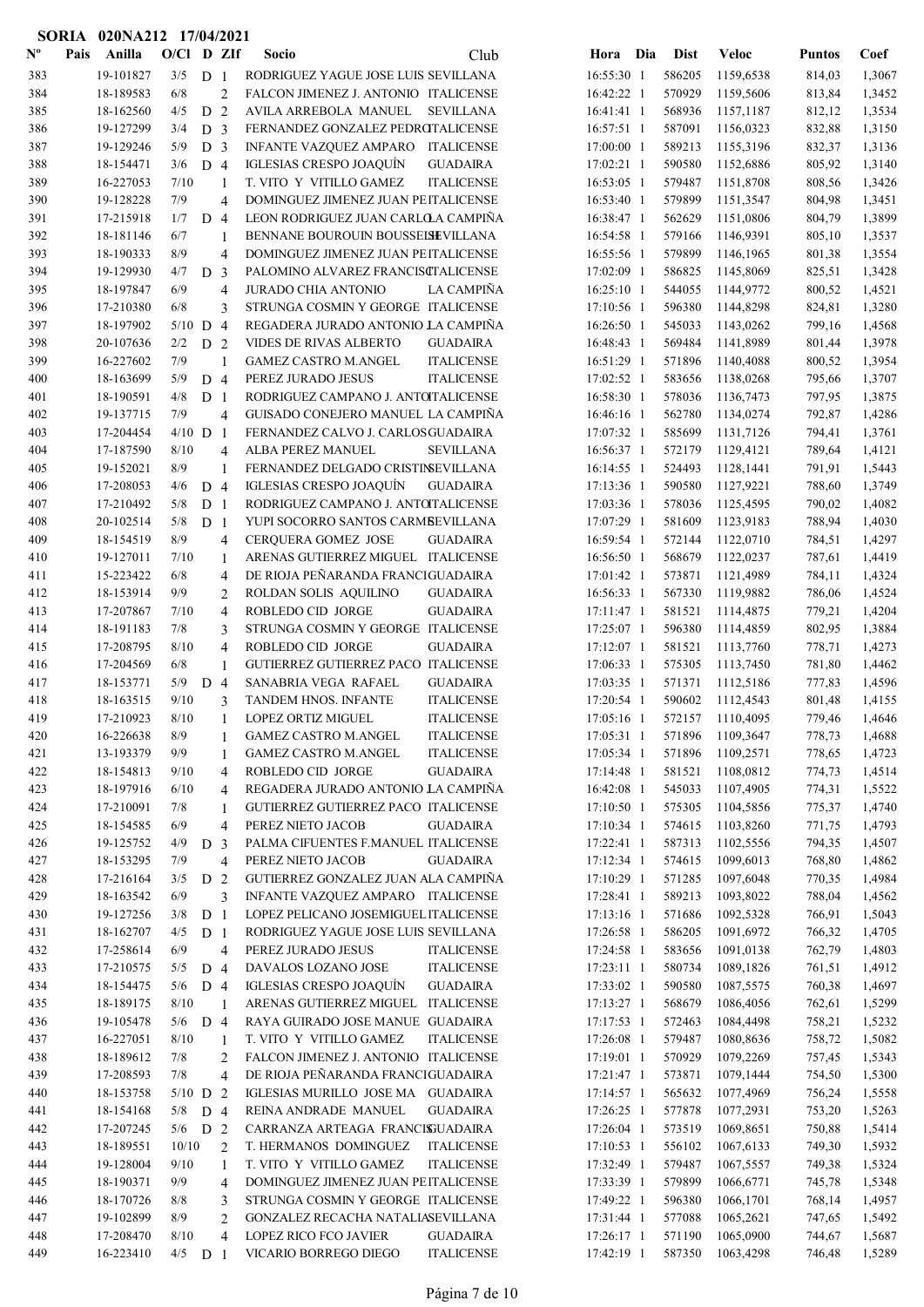|                           |      | SORIA 020NA212 17/04/2021 |              |                |                     |                                                                                        |                          |     |                  |                        |                  |                  |
|---------------------------|------|---------------------------|--------------|----------------|---------------------|----------------------------------------------------------------------------------------|--------------------------|-----|------------------|------------------------|------------------|------------------|
| $\mathbf{N}^{\mathbf{o}}$ | Pais | Anilla                    | $O/CI$ D ZIf |                |                     | Socio<br>Club                                                                          | Hora                     | Dia | <b>Dist</b>      | <b>Veloc</b>           | <b>Puntos</b>    | Coef             |
| 450                       |      | 17-207693                 | 6/10         |                | $\overline{c}$      | IGLESIAS MURILLO JOSE MA GUADAIRA                                                      | 17:23:20 1               |     | 565632           | 1060,5600              | 744,35           | 1,5911           |
| 451                       |      | 15-220814                 | 4/8          | D <sub>1</sub> |                     | LOPEZ PELICANO JOSEMIGUEL ITALICENSE                                                   | 17:31:14 1               |     | 571686           | 1056,2653              | 741,45           | 1,5778           |
| 452                       |      | 18-154749                 | 5/7          | D <sub>3</sub> |                     | PALOMINO ALVAREZ FRANCISCTALICENSE                                                     | 17:45:36 1               |     | 586825           | 1056,2005              | 760,95           | 1,5405           |
| 453                       |      | 17-210499                 | 6/8          |                | 1                   | RODRIGUEZ CAMPANO J. ANTOITALICENSE                                                    | 17:39:14 1               |     | 578036           | 1052,4416              | 738,77           | 1,5674           |
| 454                       |      | 17-215538                 | 8/9          |                | 4                   | GUISADO CONEJERO MANUEL LA CAMPIÑA                                                     | 17:27:15 1               |     | 562780           | 1047,5198              | 732,39           | 1,6134           |
| 455                       |      | 17-231466                 | 9/9          |                | $\overline{2}$      | GONZALEZ RECACHA NATALIASEVILLANA                                                      | 17:41:59 1               |     | 577088           | 1045,4808              | 733,77           | 1,5769           |
| 456                       |      | 18-183241                 | 5/9          | D              | $\overline{3}$      | PALMA CIFUENTES F.MANUEL ITALICENSE                                                    | 17:52:22 1               |     | 587313           | 1044,3596              | 752,42           | 1,5528           |
| 457                       |      | 17-184724                 | 5/7          | D <sub>4</sub> |                     | TORO FERNANDEZ MANUEL<br><b>GUADAIRA</b>                                               | 17:47:48 1               |     | 581220           | 1041,9864              | 728,52           | 1,5726           |
| 458                       |      | 18-164814                 | 6/7          |                | 3                   | CAMBIL RODRIGUEZ CURRO<br><b>ITALICENSE</b>                                            | 17:54:13 1               |     | 585446           | 1037,6262              | 747,57           | 1,5646           |
| 459                       |      | 19-138784                 | 2/7          | D 4            |                     | LEON RODRIGUEZ JUAN CARLO A CAMPIÑA                                                    | 17:32:35 1               |     | 562629           | 1036,9449              | 724,99           | 1,6316           |
| 460                       |      | 15-215327                 | 6/10         |                | $\overline{c}$      | MOHEDANO OSTOS GUILLERMSEVILLANA                                                       | 17:35:13 1               |     | 563896           | 1034,2604              | 725,89           | 1,6315           |
| 461                       |      | 19-104343                 | 6/6          |                | $\overline{4}$      | IGLESIAS CRESPO JOAQUÍN<br><b>GUADAIRA</b>                                             | 18:02:59 1               |     | 590580           | 1030,7106              | 720,63           | 1,5612           |
| 462                       |      | 19-105553<br>19-128721    | 2/5<br>5/8   | D <sub>4</sub> |                     | LEON MARTINEZ JOAQUIN<br><b>GUADAIRA</b>                                               | 17:44:40 1               |     | 571491           | 1030,3323              | 720,37           | 1,6168<br>1,6198 |
| 463<br>464                |      | 16-226023                 | 10/10        | D <sub>1</sub> | 3                   | LOPEZ PELICANO JOSEMIGUEL ITALICENSE<br><b>RUIZ GARCIA MANUEL</b><br><b>ITALICENSE</b> | 17:45:46 1<br>18:01:04 1 |     | 571686<br>587109 | 1028,6439<br>1028,0919 | 722,06<br>740,70 | 1,5806           |
| 465                       |      | 19-103106                 | 5/7          | D <sub>2</sub> |                     | <b>SEVILLANA</b><br>HIPONA ARAUJO RAFAEL                                               | 17:06:06 1               |     | 528929           | 1024,8576              | 719,29           | 1,7583           |
| 466                       |      | 16-225867                 | 8/8          |                | 1                   | GUTIERREZ GUTIERREZ PACO ITALICENSE                                                    | 17:54:06 1               |     | 575305           | 1019,8635              | 715,90           | 1,6200           |
| 467                       |      | 16-222949                 | 6/9          |                | 4                   | SANABRIA VEGA RAFAEL<br><b>GUADAIRA</b>                                                | 17:51:05 1               |     | 571371           | 1018,3354              | 711,98           | 1,6347           |
| 468                       |      | 18-190518                 | 10/10        |                | $\mathbf{1}$        | RODRIGUEZ MORENO MANUELITALICENSE                                                      | 17:59:44 1               |     | 579304           | 1016,7985              | 713,75           | 1,6157           |
| 469                       |      | 15-220781                 | 9/10         |                | 1                   | <b>LOPEZ ORTIZ MIGUEL</b><br><b>ITALICENSE</b>                                         | 17:53:00 1               |     | 572157           | 1016,2647              | 713,37           | 1,6394           |
| 470                       |      | 18-198639                 | 9/10         |                | $\overline{c}$      | CASADO VEGA JUAN MANUE LA CAMPIÑA                                                      | 17:43:34 1               |     | 562424           | 1016,0005              | 713,08           | 1,6713           |
| 471                       |      | 14-196172                 | 5/5          | D <sub>4</sub> |                     | PEÑUELA ESCALONA JESUS<br><b>ITALICENSE</b>                                            | 18:09:03 1               |     | 587736           | 1015,0004              | 709,65           | 1,6028           |
| 472                       |      | 17-215854                 | 2/5          | $D_4$          |                     | CASAU SANCHEZ JOSE<br>LA CAMPIÑA                                                       | 17:44:35 1               |     | 562574           | 1014,4084              | 709,24           | 1,6780           |
| 473                       |      | 18-197804                 | 7/9          |                | 4                   | LA CAMPIÑA<br><b>JURADO CHIA ANTONIO</b>                                               | 17:27:16 1               |     | 544055           | 1012,6349              | 708,00           | 1,7388           |
| 474                       |      | 16-219414                 | 7/7          |                | 3                   | CAMBIL RODRIGUEZ CURRO<br><b>ITALICENSE</b>                                            | 18:11:02 1               |     | 585446           | 1007,5945              | 725,93           | 1,6193           |
| 475                       |      | 20-102571                 | 6/8          |                | 1                   | YUPI SOCORRO SANTOS CARMBEVILLANA                                                      | 18:07:39 1               |     | 581609           | 1006,8536              | 706,77           | 1,6334           |
| 476                       |      | 17-210845                 | 9/10         |                | 4                   | T.LOPEZ COLLANTES E HIJO. ITALICENSE                                                   | 18:07:54 1               |     | 580005           | 1003,6425              | 701,71           | 1,6414           |
| 477                       |      | 17-207250                 | 6/6          |                | 2                   | CARRANZA ARTEAGA FRANCISJUADAIRA                                                       | 18:01:40 1               |     | 573519           | 1003,2402              | 704,12           | 1,6634           |
| 478                       |      | 18-198810                 | 4/5          | D              | 2                   | GUTIERREZ GONZALEZ JUAN ALA CAMPIÑA                                                    | 17:59:45 1               |     | 571285           | 1002,6942              | 703,74           | 1,6734           |
| 479                       |      | 18-198361                 | 8/9          |                | $\overline{4}$      | LA CAMPIÑA<br>LOPEZ ROMERO ADOLFO                                                      | 17:47:56 1               |     | 555327           | 995,3286               | 695,90           | 1,7251           |
| 480                       |      | 18-189822                 | 9/10         |                | $\mathbf{1}$        | ARENAS GUTIERREZ MIGUEL ITALICENSE                                                     | 18:02:32 1               |     | 568679           | 993,2679               | 697,23           | 1,6881           |
| 481                       |      | 18-162618                 | 5/5          | D              | 2                   | <b>SEVILLANA</b><br>AVILA ARREBOLA MANUEL                                              | 18:03:31 1               |     | 568936           | 992,0130               | 696,24           | 1,6909           |
| 482                       |      | 18-198937                 | 10/10        |                | $\overline{2}$      | LA CAMPIÑA<br>CASADO VEGA JUAN MANUE                                                   | 17:57:22 1               |     | 562424           | 991,2884               | 695,73           | 1,7140           |
| 483                       |      | 18-163693                 | 7/9          |                | 4                   | PEREZ JURADO JESUS<br><b>ITALICENSE</b>                                                | 18:20:24 1               |     | 583656           | 988,5772               | 691,17           | 1,6551           |
| 484<br>485                |      | 17-215905<br>19-138273    | 3/7<br>9/9   | D <sub>4</sub> | 4                   | LEON RODRIGUEZ JUAN CARLOA CAMPIÑA<br>LOPEZ ROMERO ADOLFO<br>LA CAMPIÑA                | 17:59:25 1<br>17:52:55 1 |     | 562629<br>555327 | 988,0796<br>986,5172   | 690,83<br>689,73 | 1,7205<br>1,7467 |
| 486                       |      | 18-190564                 | 7/8          |                |                     | RODRIGUEZ CAMPANO J. ANTOTALICENSE                                                     | 18:17:00 1               |     | 578036           | 984,7291               | 691,24           | 1,6816           |
| 487                       |      | 18-153513                 | 10/10        |                | 1<br>4              | FERNANDEZ HIDALGO J. CARMGUADAIRA                                                      | 18:12:47 1               |     | 571395           | 980,4587               | 685,50           | 1,7046           |
| 488                       |      | 18-183350                 | 6/9          |                | 3                   | PALMA CIFUENTES F.MANUEL ITALICENSE                                                    | 18:30:37 1               |     | 587313           | 977,8500               | 704,50           | 1,6618           |
| 489                       |      | 17-255619                 | 6/7          |                | 3                   | PEÑA CORDERO JONATHAN<br><b>ITALICENSE</b>                                             | 18:34:07 1               |     | 589576           | 975,9307               | 703,12           | 1,6588           |
| 490                       |      | 19-127148                 | 9/10         |                | $\mathbf{1}$        | LERDO DE TEJADA PEREZ DE ITALICENSE                                                    | 18:24:31 1               |     | 579115           | 974,0938               | 683,77           | 1,6922           |
| 491                       |      | 16-226680                 | 10/10        |                | $\mathbf{1}$        | T. VITO Y VITILLO GAMEZ<br><b>ITALICENSE</b>                                           | 18:27:22 1               |     | 579487           | 970,0692               | 680,95           | 1,6946           |
| 492                       |      | 19-103258                 | 9/9          |                | 1                   | FERNANDEZ DELGADO CRISTINEVILLANA                                                      | 17:35:18 1               |     | 524493           | 961,8430               | 675,17           | 1,8761           |
| 493                       |      | 19-102335                 | 7/7          |                | 3                   | INFANTE MARQUEZ MIGUEL ITALICENSE                                                      | 18:43:04 1               |     | 589213           | 961,0912               | 692,43           | 1,6734           |
| 494                       |      | 19-129256                 | 7/9          |                | 3                   | INFANTE VAZQUEZ AMPARO ITALICENSE                                                      | 18:44:00 1               |     | 589213           | 959,6303               | 691,38           | 1,6768           |
| 495                       |      | 18-190589                 | 8/8          |                | 1                   | RODRIGUEZ CAMPANO J. ANTOTALICENSE                                                     | 18:34:09 1               |     | 578036           | 956,7756               | 671,61           | 1,7127           |
| 496                       |      | 17-204459                 | 6/7          |                | 3                   | PALOMINO ALVAREZ FRANCISCTALICENSE                                                     | 18:45:28 1               |     | 586825           | 953,4635               | 686,93           | 1,6905           |
| 497                       |      | 18-162687                 | 5/5          | D <sub>1</sub> |                     | RODRIGUEZ YAGUE JOSE LUIS SEVILLANA                                                    | 18:44:59 1               |     | 586205           | 953,2047               | 669,11           | 1,6957           |
| 498                       |      | 19-128066                 | 2/2          | D 2            |                     | MARTIN HIDALGO ALBERTO<br><b>ITALICENSE</b>                                            | 18:23:29 1               |     | 564294           | 950,8169               | 667,33           | 1,7650           |
| 499                       |      | 17-208474                 | 9/10         |                | 4                   | LOPEZ RICO FCO JAVIER<br><b>GUADAIRA</b>                                               | 18:35:04 1               |     | 571190           | 944,0117               | 660,02           | 1,7472           |
| 500                       |      | 18-153539                 | 7/10         |                | 2                   | IGLESIAS MURILLO JOSE MA GUADAIRA                                                      | 18:32:34 1               |     | 565632           | 938,7044               | 658,83           | 1,7679           |
| 501                       |      | 18-153775                 | 7/9          |                | 4                   | SANABRIA VEGA RAFAEL<br><b>GUADAIRA</b>                                                | 18:40:11 1               |     | 571371           | 936,3923               | 654,69           | 1,7537           |
| 502                       |      | 18-189812                 | 10/10        |                | 1                   | FERNANDEZ BASTERRA MANUELALICENSE                                                      | 18:51:31 1               |     | 579709           | 932,7328               | 654,74           | 1,7319           |
| 503<br>504                |      | 16-222364<br>19-138423    | 8/9<br>7/10  |                | $\overline{4}$      | PEREZ NIETO JACOB<br><b>GUADAIRA</b><br>REGADERA JURADO ANTONIO LA CAMPIÑA             | 18:49:03 1<br>18:17:25 1 |     | 574615<br>545033 | 928,2207<br>927,8474   | 648,98<br>648,71 | 1,7507<br>1,8494 |
| 505                       |      | 19-105852                 | 6/7          |                | 4<br>$\overline{4}$ | TORO FERNANDEZ MANUEL<br><b>GUADAIRA</b>                                               | 18:59:13 1               |     | 581220           | 923,7200               | 645,83           | 1,7377           |
| 506                       |      | 18-198405                 | 4/7          | D 4            |                     | LEON RODRIGUEZ JUAN CARLOLA CAMPIÑA                                                    | 18:43:14 1               |     | 562629           | 917,4795               | 641,47           | 1,7987           |
| 507                       |      | 15-223463                 | 3/5          | D 4            |                     | LA CAMPIÑA<br>CASAU SANCHEZ JOSE                                                       | 18:44:18 1               |     | 562574           | 915,7968               | 640,29           | 1,8024           |
| 508                       |      | 17-184856                 | 9/10         |                | 4                   | ALBA PEREZ MANUEL<br><b>SEVILLANA</b>                                                  | 18:59:49 1               |     | 572179           | 908,4850               | 635,18           | 1,7757           |
| 509                       |      | 19-102636                 | 8/9          |                | 3                   | INFANTE VAZQUEZ AMPARO ITALICENSE                                                      | 19:27:24 1               |     | 589213           | 896,2778               | 645,73           | 1,7277           |
| 510                       |      | 16-210879                 | 9/10         |                | 3                   | JAMARDO SANCHEZ MANUEL ITALICENSE                                                      | 19:27:31 1               |     | 586824           | 892,4854               | 643,00           | 1,7382           |
| 511                       |      | 15-239283                 | 9/10         |                | 4                   | VICENTE ROMERO FRANCISCOLA CAMPIÑA                                                     | 18:58:58 1               |     | 560051           | 890,4303               | 622,55           | 1,8248           |
| 512                       |      | 16-227158                 | 6/8          |                | 1                   | LOPEZ PELICANO JOSEMIGUEL ITALICENSE                                                   | 19:12:48 1               |     | 571686           | 889,3684               | 624,30           | 1,7912           |
| 513                       |      | 19-127219                 | 7/8          |                | 3                   | T. JOAQUIN CLARO E HIJO<br><b>ITALICENSE</b>                                           | 19:33:38 1               |     | 587597           | 885,4242               | 637,91           | 1,7461           |
| 514                       |      | 19-125869                 | 4/4          | D <sub>3</sub> |                     | FERNANDEZ GONZALEZ PEDROTALICENSE                                                      | 19:34:45 1               |     | 587091           | 883,1756               | 636,29           | 1,7510           |
| 515                       |      | 18-183363                 | 7/7          |                | 3                   | PALOMINO ALVAREZ FRANCISCTALICENSE                                                     | 19:39:50 1               |     | 586825           | 876,0761               | 631,18           | 1,7552           |
| 516                       |      | 19-138792                 | 5/7          | D <sub>4</sub> |                     | LEON RODRIGUEZ JUAN CARLOLA CAMPIÑA                                                    | 19:15:25 1               |     | 562629           | 871,7299               | 609,48           | 1,8342           |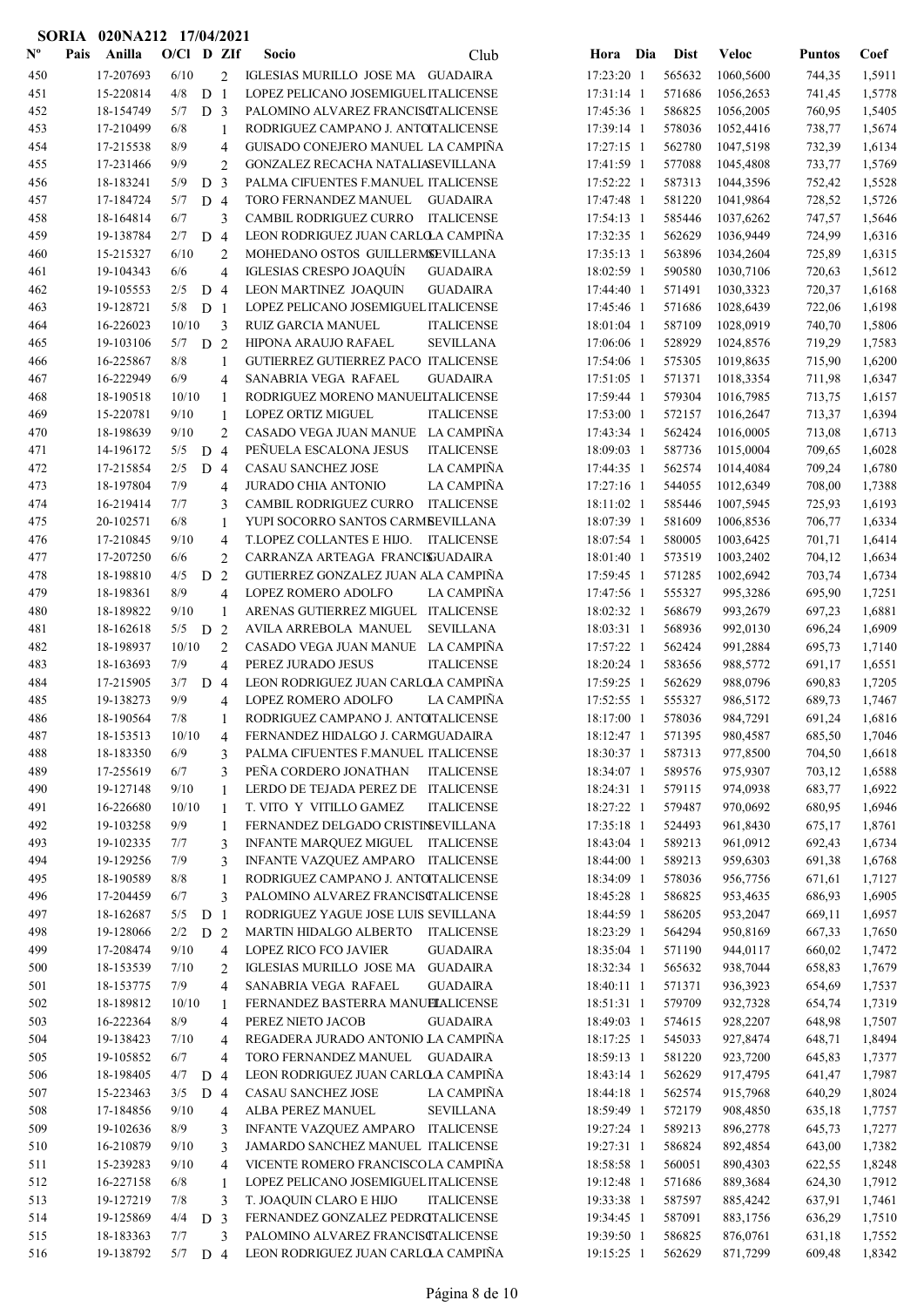| $\mathbf{N}^{\mathbf{o}}$ | Pais | Anilla     | $O/CI$ D ZIf |                |                | Socio                                | Club              | Hora Dia     | <b>Dist</b> | <b>Veloc</b> | <b>Puntos</b> | Coef   |
|---------------------------|------|------------|--------------|----------------|----------------|--------------------------------------|-------------------|--------------|-------------|--------------|---------------|--------|
| 517                       |      | 18-153293  | 9/9          |                | 4              | PEREZ NIETO JACOB                    | <b>GUADAIRA</b>   | 19:33:15 1   | 574615      | 866,3626     | 605,73        | 1,7995 |
| 518                       |      | 18-189038  | 10/10        |                | 1              | LOPEZ ORTIZ MIGUEL                   | <b>ITALICENSE</b> | 19:31:21 1   | 572157      | 865,1350     | 607,29        | 1,8107 |
| 519                       |      | 19-125701  | $5/10$ D     |                | 1              | FERNANDEZ CALVO J. CARLOSGUADAIRA    |                   | 19:48:16 1   | 585699      | 863,5232     | 606,15        | 1,7722 |
| 520                       |      | 19-105445  | 8/10         |                | $\overline{2}$ | IGLESIAS MURILLO JOSE MA GUADAIRA    |                   | 19:25:02 1   | 565632      | 863,5164     | 606,06        | 1,8387 |
| 521                       |      | 17-207555  | 10/10        |                | $\overline{2}$ | MANCERA GONZALEZ JOSE MAGUADAIRA     |                   | 19:10:50 1   | 553298      | 863,4039     | 605,98        | 1,8833 |
| 522                       |      | 19-128571  | 9/10         |                | $\overline{4}$ | VEGUILLA DAVALOS AGUSTIN ITALICENSE  |                   | 19:32:25 1   | 571344      | 862,5145     | 603,04        | 1,8273 |
| 523                       |      | 17-204451  | 7/9          |                | 3              | PALMA CIFUENTES F.MANUEL ITALICENSE  |                   | 19:51:28 1   | 587313      | 861,8367     | 620,92        | 1,7810 |
| 524                       |      | 16-210856  | 8/9          |                | 3              | PALMA CIFUENTES F.MANUEL ITALICENSE  |                   | 19:52:11 1   | 587313      | 860,9313     | 620,27        | 1,7844 |
| 525                       |      | 18-183352  | 6/10         |                | 1              | FERNANDEZ CALVO J. CARLOSGUADAIRA    |                   | 19:52:35 1   | 585699      | 858,0623     | 602,32        | 1,7927 |
| 526                       |      | 19-138426  | 8/10         |                | $\overline{4}$ | REGADERA JURADO ANTONIO LA CAMPIÑA   |                   | 19:05:49 1   | 545033      | 857,2172     | 599,33        | 1,9302 |
| 527                       |      | 18-189611  | 8/8          |                | 2              | FALCON JIMENEZ J. ANTONIO ITALICENSE |                   | 19:36:17 1   | 570929      | 856,8862     | 601,40        | 1,8461 |
| 528                       |      | 18-198531  | 4/5          | D              | $\overline{4}$ | CASAU SANCHEZ JOSE                   | LA CAMPIÑA        | 19:33:53 1   | 562574      | 847,3989     | 592,47        | 1,8771 |
| 529                       |      | 19-127718  | 5/5          | D <sub>1</sub> |                | VICARIO BORREGO DIEGO                | <b>ITALICENSE</b> | 20:04:00 1   | 587350      | 846,3256     | 594,08        | 1,8013 |
| 530                       |      | 16-219218  | 7/7          |                | 3              | PEÑA CORDERO JONATHAN                | <b>ITALICENSE</b> | 20:07:55 1   | 589576      | 844,7656     | 608,62        | 1,7979 |
| 531                       |      | 17-204349  | 7/10         |                | $\mathbf{1}$   | FERNANDEZ CALVO J. CARLOSGUADAIRA    |                   | 20:08:09 1   | 585699      | 838,9300     | 588,89        | 1,8132 |
| 532                       |      | 18-197893  | 9/10         |                | $\overline{4}$ | REGADERA JURADO ANTONIO LA CAMPIÑA   |                   | 19:22:59 1   | 545033      | 834,6813     | 583,58        | 1,9522 |
| 533                       |      | 20-102547  | 7/8          |                | 1              | YUPI SOCORRO SANTOS CARMBEVILLANA    |                   | 20:07:42 1   | 581609      | 833,6090     | 585,16        | 1,8328 |
| 534                       |      | 16-223318  | 5/5          | D              | $\overline{4}$ | CASAU SANCHEZ JOSE                   | LA CAMPIÑA        | 19:50:44 1   | 562574      | 826,4235     | 577,80        | 1,8984 |
| 535                       |      | 16-219545  | 10/10        |                | 3              | TANDEM HNOS. INFANTE                 | <b>ITALICENSE</b> | 20:26:26 1   | 590602      | 824,3642     | 593,92        | 1,8117 |
| 536                       |      | 15-239152  | 8/9          |                | $\overline{4}$ | SANABRIA VEGA RAFAEL                 | <b>GUADAIRA</b>   | 20:04:16 1   | 571371      | 822,9849     | 575,40        | 1,8762 |
| 537                       |      | 19-151980  | 7/9          |                | 2              | FERNANDEZ HERNANDEZ ANTONVILLANA     |                   | 19:09:49 1   | 524493      | 819,7551     | 575,34        | 2,0477 |
| 538                       |      | 19-138154  | 9/9          |                | $\overline{2}$ | <b>JIMENEZ DIZ JOAQUIN</b>           | LA CAMPIÑA        | 19:44:58 1   | 550668      | 815,8447     | 572,60        | 1,9540 |
| 539                       |      | 19-104924  | 6/8          |                | $\overline{4}$ | REINA ANDRADE MANUEL                 | <b>GUADAIRA</b>   | 20:40:32 1   | 577878      | 791,0358     | 553,06        | 1,8654 |
| 540                       |      | 19-102620  | 9/9          |                | 3              | <b>INFANTE VAZQUEZ AMPARO</b>        | <b>ITALICENSE</b> | 20:56:45 1   | 589213      | 789,0365     | 568,47        | 1,8330 |
| 541                       |      | 17-209589  | 8/8          |                | 3              | T. JOAQUIN CLARO E HIJO              | <b>ITALICENSE</b> | 21:07:11 1   | 587597      | 776,0300     | 559,10        | 1,8414 |
| 542                       |      | 17-204303  | 8/10         |                | 1              | FERNANDEZ CALVO J. CARLOSGUADAIRA    |                   | 21:08:13 1   | 585699      | 772,4692     | 542,24        | 1,8508 |
| 543                       |      | 19-105434  | 9/10         |                | $\overline{2}$ | IGLESIAS MURILLO JOSE MA GUADAIRA    |                   | 20:56:26 1   | 565632      | 757,7797     | 531,84        | 1,9200 |
| 544                       |      | 17-204339  | 9/10         |                | 1              | FERNANDEZ CALVO J. CARLOSGUADAIRA    |                   | 21:26:14 1   | 585699      | 754,7668     | 529,81        | 1,8576 |
| 545                       |      | 18-183303  | 10/10        |                | 1              | FERNANDEZ CALVO J. CARLOSGUADAIRA    |                   | 07:51:30 2   | 585699      | 710,3687     | 498,65        | 1,8610 |
| 546                       |      | 18-154555  | 9/9          |                | $\overline{4}$ | CERQUERA GOMEZ JOSE                  | <b>GUADAIRA</b>   | 07:46:43 2   | 572144      | 697,9778     | 488,00        | 1,9086 |
| 547                       |      | 19-104912  | 7/8          |                | $\overline{4}$ | REINA ANDRADE MANUEL                 | <b>GUADAIRA</b>   | 08:04:48 2   | 577878      | 689,7565     | 482,25        | 1,8931 |
| 548                       |      | 18-153560  | 3/5          | D              | $\overline{4}$ | LEON MARTINEZ JOAQUIN                | <b>GUADAIRA</b>   | 08:22:56 2   | 571491      | 667,6817     | 466,82        | 1,9178 |
| 549                       |      | 18-189162  | 10/10        |                | $\mathbf{1}$   | ARENAS GUTIERREZ MIGUEL ITALICENSE   |                   | 08:21:25 2   | 568679      | 665,5757     | 467,20        | 1,9308 |
| 550                       |      | 17-204774  | 10/10        |                | 3              | JAMARDO SANCHEZ MANUEL ITALICENSE    |                   | 09:13:13 2   | 586824      | 647,5537     | 466,54        | 1,8745 |
| 551                       |      | 16-218740  | 7/7          |                | 1              | BENNANE BOUROUIN BOUSSELSEVILLANA    |                   | 09:07:04 2   | 579166      | 643,4701     | 451,69        | 1,9027 |
| 552                       |      | 18-153080  | 9/9          |                | $\overline{4}$ | SANABRIA VEGA RAFAEL                 | <b>GUADAIRA</b>   | 09:00:16 2   | 571371      | 639,6421     | 447,21        | 1,9322 |
| 553                       |      | 16-222545  | 10/10        |                | $\overline{4}$ | LOPEZ RICO FCO JAVIER                | <b>GUADAIRA</b>   | 09:17:56 2   | 571190      | 627,0382     | 438,40        | 1,9363 |
| 554                       |      | 19-127127  | 10/10        |                | 1              | LERDO DE TEJADA PEREZ DE ITALICENSE  |                   | 09:37:49 2   | 579115      | 622,1580     | 436,73        | 1,9133 |
| 555                       |      | 15-216775  | $8/8$        |                | 4              | REINA ANDRADE MANUEL                 | <b>GUADAIRA</b>   | 09:41:32 2   | 577878      | 618,3600     | 432,33        | 1,9208 |
| 556                       |      | 17-207903  | 10/10        |                | $\overline{4}$ | ROBLEDO CID JORGE                    | <b>GUADAIRA</b>   | 09:50:28 2   | 581521      | 616,3662     | 430,94        | 1,9122 |
| 557                       |      | 16-218836  | 7/10         |                | 2              | MOHEDANO OSTOS GUILLERMSEVILLANA     |                   | 09:30:00 2   | 563896      | 610,9382     | 428,78        | 1,9755 |
| 558                       |      | 17-204347  | 10/10        |                | $\overline{4}$ | VEGUILLA DAVALOS AGUSTIN ITALICENSE  |                   | 09:42:16 2   | 571344      | 610,8889     | 427,11        | 1,9533 |
| 559                       |      | 16-227101  | 7/8          |                | $\mathbf{1}$   | LOPEZ PELICANO JOSEMIGUEL ITALICENSE |                   | 09:45:55 2   | 571686      | 608,8783     | 427,40        | 1,9556 |
| 560                       |      | 19-105669  | 4/5          | D              | $\overline{4}$ | LEON MARTINEZ JOAQUIN                | <b>GUADAIRA</b>   | 09:56:21 2   | 571491      | 601,9814     | 420,88        | 1,9598 |
| 561                       |      | 17-207939  | 3/4          | D 4            |                | GUTIERREZ OLMO JUAN FCO. GUADAIRA    |                   | 10:10:39 2   | 578326      | 600,1411     | 419,59        | 1,9401 |
| 562                       |      | 18-197822  | 8/9          |                | $\overline{4}$ | <b>JURADO CHIA ANTONIO</b>           | LA CAMPIÑA        | 09:19:42 2   | 544055      | 596,0940     | 416,76        | 2,0660 |
| 563                       |      | 17-215908  | 6/7          |                | $\overline{4}$ | LEON RODRIGUEZ JUAN CARLO A CAMPIÑA  |                   | 10:11:05 2   | 562629      | 583,5896     | 408,02        | 2,0013 |
| 564                       |      | 18-153558  | 5/5          | D 4            |                | LEON MARTINEZ JOAQUIN                | <b>GUADAIRA</b>   | 10:28:51 2   | 571491      | 582,0553     | 406,95        | 1,9738 |
| 565                       |      | 18-197756  | 9/9          |                | $\overline{4}$ | GUISADO CONEJERO MANUEL LA CAMPIÑA   |                   | 10:19:13 2   | 562780      | 578,8627     | 404,72        | 2,0079 |
| 566                       |      | 17-255186  | 8/9          |                | $\overline{4}$ | PEREZ JURADO JESUS                   | <b>ITALICENSE</b> | 11:17:02 2   | 583656      | 566,6380     | 396,17        | 1,9395 |
| 567                       |      | 19-102222  | 8/10         |                | 2              | MOHEDANO OSTOS GUILLERMSEVILLANA     |                   | 10:42:29 2   | 563896      | 566,4545     | 397,56        | 2,0110 |
| 568                       |      | 18-198781  | 5/5          | D              | 2              | GUTIERREZ GONZALEZ JUAN ALA CAMPIÑA  |                   | 11:17:50 2   | 571285      | 554,1973     | 388,96        | 1,9885 |
| 569                       |      | 19-102208  | 9/10         |                | 2              | MOHEDANO OSTOS GUILLERMSEVILLANA     |                   | 11:05:04 2   | 563896      | 553,8891     | 388,74        | 2,0181 |
| 570                       |      | 19-103115  | 6/7          |                | 2              | HIPONA ARAUJO RAFAEL                 | <b>SEVILLANA</b>  | $10:02:18$ 2 | 528929      | 553,6784     | 388,60        | 2,1553 |
| 571                       |      | 19-137957  | 10/10        |                | $\overline{4}$ | VICENTE ROMERO FRANCISCOLA CAMPIÑA   |                   | 11:07:47 2   | 560051      | 548,6483     | 383,59        | 2,0391 |
| 572                       |      | 20-102584  | 8/8          |                | 1              | YUPI SOCORRO SANTOS CARMBEVILLANA    |                   | 11:58:29 2   | 581609      | 542,8073     | 381,02        | 1,9670 |
| 573                       |      | 17-227987  | 9/9          |                | $\overline{4}$ | JURADO CHIA ANTONIO                  | LA CAMPIÑA        | 10:57:10 2   | 544055      | 538,5794     | 376,55        | 2,1064 |
| 574                       |      | 15-239367  | 8/8          |                | $\overline{4}$ | DE RIOJA PEÑARANDA FRANCIGUADAIRA    |                   | 12:23:29 2   | 573871      | 523,3741     | 365,92        | 2,0004 |
| 575                       |      | 18-162967  | 10/10        |                | 2              | MOHEDANO OSTOS GUILLERMSEVILLANA     |                   | 12:06:22 2   | 563896      | 522,4323     | 366,67        | 2,0394 |
| 576                       |      | 19-104058  | 8/9          |                | 3              | MESA REALES FRANCISCO                | <b>GUADAIRA</b>   | 12:51:36 2   | 583140      | 518,5310     | 373,58        | 1,9755 |
| 577                       |      | 19-138791  | 7/7          |                | $\overline{4}$ | LEON RODRIGUEZ JUAN CARLO A CAMPIÑA  |                   | 12:20:34 2   | 562629      | 514,4899     | 359,71        | 2,0511 |
| 578                       |      | 19-152287  | 8/9          |                | 2              | FERNANDEZ HERNANDEZ ANTONVILLANA     |                   | 11:24:16 2   | 524493      | 505,6491     | 354,89        | 2,2040 |
| 579                       |      | 19-151977  | 9/9          |                | 2              | FERNANDEZ HERNANDEZ ANTONVILLANA     |                   | 11:27:59 2   | 524493      | 503,8438     | 353,62        | 2,2078 |
| 580                       |      | 18-197891  | 10/10        |                | $\overline{4}$ | REGADERA JURADO ANTONIO LA CAMPIÑA   |                   | 12:19:56 2   | 545033      | 498,6882     | 348,66        | 2,1283 |
| 581                       |      | 17-7344809 | 10/10        |                | 1              | GOMEZ ROMERO ANDRES                  | <b>ITALICENSE</b> | 13:48:15 2   | 572499      | 484,6552     | 340,20        | 2,0297 |
| 582                       |      | 19-984273  | 7/7          |                | $\overline{4}$ | TORO FERNANDEZ MANUEL                | <b>GUADAIRA</b>   | 14:12:41 2   | 581220      | 482,0669     | 337,04        | 2,0027 |
| 583                       |      | 19-105438  | 10/10        |                | $\mathfrak{D}$ | IGLESIAS MURILLO JOSE MA GUADAIRA    |                   | 13:40:22 2   | 565632      | 482,0590     | 338,33        | 2,0614 |

SORIA 020NA212 17/04/2021